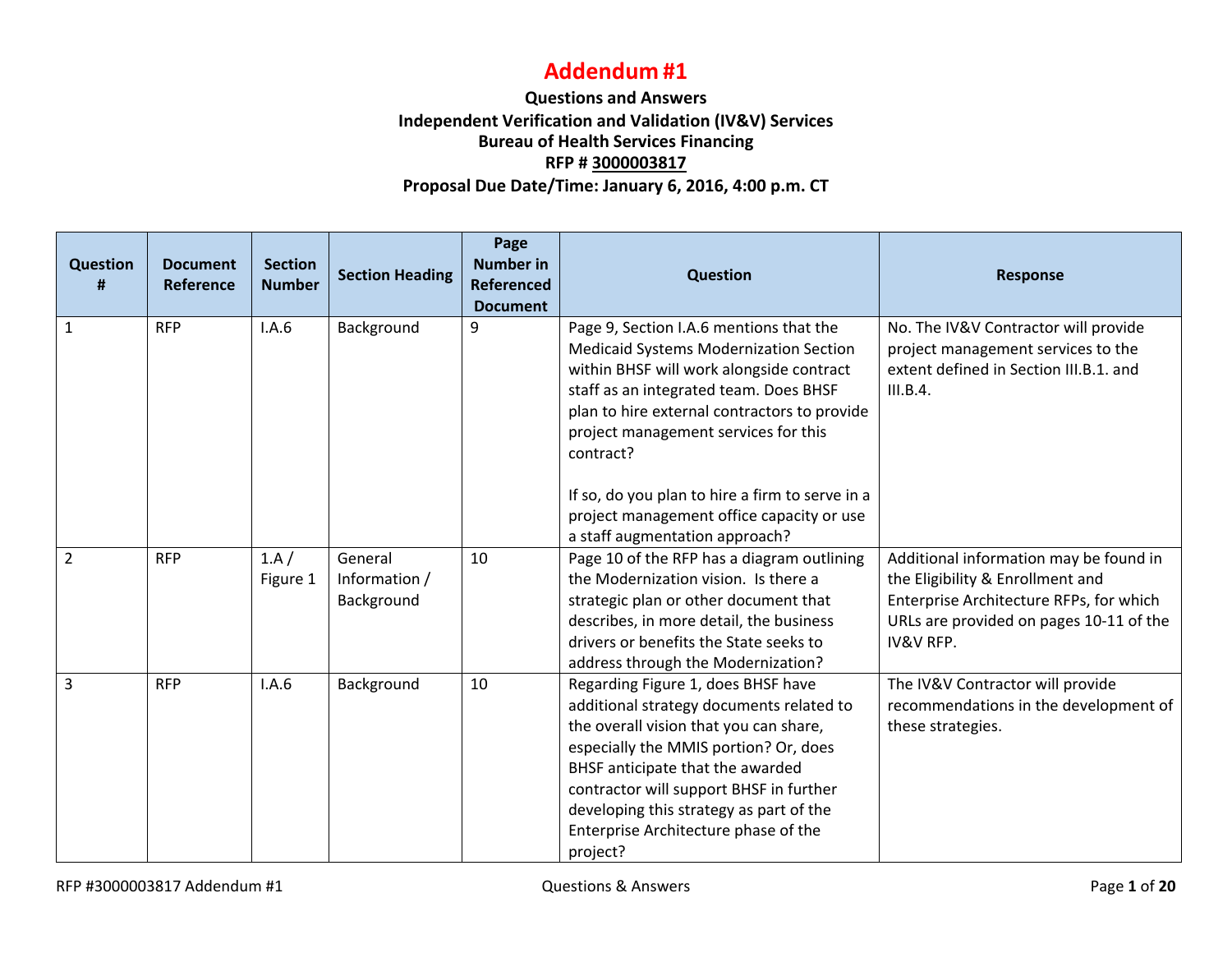| <b>Question</b><br># | <b>Document</b><br>Reference | <b>Section</b><br><b>Number</b> | <b>Section Heading</b>              | Page<br><b>Number in</b><br><b>Referenced</b><br><b>Document</b> | <b>Question</b>                                                                                                                                                                                                              | <b>Response</b>                                                                                                                                                                                                                                                                                                                                                                                                                                                                                                                                                                                                                                                                                                                                                           |
|----------------------|------------------------------|---------------------------------|-------------------------------------|------------------------------------------------------------------|------------------------------------------------------------------------------------------------------------------------------------------------------------------------------------------------------------------------------|---------------------------------------------------------------------------------------------------------------------------------------------------------------------------------------------------------------------------------------------------------------------------------------------------------------------------------------------------------------------------------------------------------------------------------------------------------------------------------------------------------------------------------------------------------------------------------------------------------------------------------------------------------------------------------------------------------------------------------------------------------------------------|
| $\overline{4}$       | <b>RFP</b>                   | I.A.6                           | Background                          | 10                                                               | Please describe any outside assistance that<br>DHH/BHSF has had in developing the<br>modernization vision portrayed in Figure 1.                                                                                             | DHH developed the vision with input<br>from the Office of Technology Services<br>(OTS) and the Centers for Medicare &<br>Medicaid Services (CMS).                                                                                                                                                                                                                                                                                                                                                                                                                                                                                                                                                                                                                         |
| 5                    | <b>RFP</b>                   | B.1.b                           | General<br>Information              | 10                                                               | Is the Dynamic File Management System<br>mentioned in Section B.1.b referring to a<br>document management system or a<br>database?                                                                                           | The Dynamic File Management System is<br>a component of the modular MMIS.                                                                                                                                                                                                                                                                                                                                                                                                                                                                                                                                                                                                                                                                                                 |
| 6                    | <b>RFP</b>                   | I.B.1.c                         | General<br>Information /<br>Purpose | 11                                                               | Does DHH currently have a defined<br>enterprise architecture and supporting<br>processes that it seeks to refine and<br>expand? If so, can DHH provide<br>documentation relative to the existing<br>enterprise architecture? | RFP 815200-20150506001 for Enterprise<br>Architecture development was issued by<br>the Office of Technology Services (OTS)<br>and awarded in October with an<br>anticipated project start date of<br>February 1, 2016. This procurement<br>includes design and implementation of<br>seven EA components sized initially to<br>support the Enrollment and Eligibility<br>system. The procurement requires the<br>EA contractor to develop with the State<br>an Enterprise Governance process.<br>The winning technical proposal can be<br>found at this link:<br>http://dhh.louisiana.gov/index.cfm/page<br>/2266<br>The IV&V Contractor will be expected to<br>collaborate with the State, including<br>both DHH and OTS staff, in the<br>development of these processes. |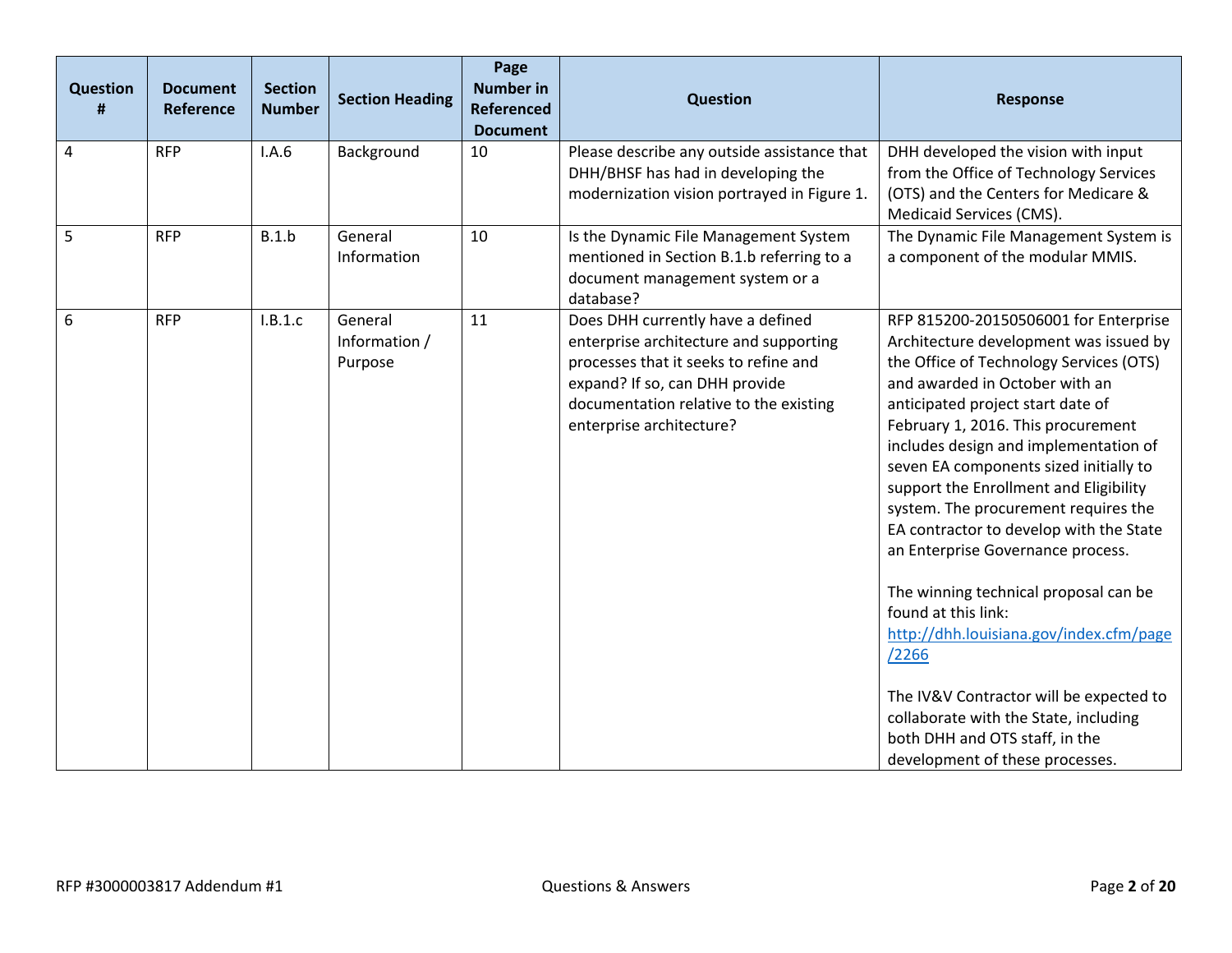| <b>Question</b><br># | <b>Document</b><br>Reference | <b>Section</b><br><b>Number</b> | <b>Section Heading</b>              | Page<br><b>Number in</b><br><b>Referenced</b><br><b>Document</b> | <b>Question</b>                                                                                                                                                                                                                                                                     | <b>Response</b>                                                                                                                                                                                                       |
|----------------------|------------------------------|---------------------------------|-------------------------------------|------------------------------------------------------------------|-------------------------------------------------------------------------------------------------------------------------------------------------------------------------------------------------------------------------------------------------------------------------------------|-----------------------------------------------------------------------------------------------------------------------------------------------------------------------------------------------------------------------|
| $\overline{7}$       | <b>RFP</b>                   | I.B.1.d                         | General<br>Information /<br>Purpose | 11                                                               | Does DHH currently have a defined<br>enterprise governance and supporting<br>processes that it seeks to refine and<br>expand? If so, can DHH provide<br>documentation relative to the existing<br>enterprise governance?                                                            | See question #6.                                                                                                                                                                                                      |
| 8                    | <b>RFP</b>                   | I.B.2.z                         | General<br>Information /<br>Purpose | 11                                                               | DHH indicates it has issued a separate RFP<br>for enterprise architecture services. Is the<br>scope of services for enterprise<br>architecture in RFP 6152600-01 limited to<br>providing IV&V services over the EA<br>vendor, or does DHH seek EA services from<br>the IV&V vendor? | The IV&V Contractor will provide IV&V<br>services for the Enterprise Architecture.                                                                                                                                    |
| 9                    | <b>RFP</b>                   | I.B.2.z                         | General<br>Information /<br>Purpose | 11                                                               | Is the scope of work requested for<br>enterprise governance in RFP 6152600-01<br>limited to oversight (i.e., administration) of<br>the governance process, or does DHH<br>seeks support from the IV&V vendor in<br>defining the enterprise governance<br>process?                   | Primary responsibility for defining the<br>governance process lies with the EA<br>contractor.<br>The IV&V Contractor's role will be<br>limited to oversight and administration<br>of the State's role in the process. |
| 10                   | <b>RFP</b>                   | I.B.2.z                         | General<br>Information /<br>Purpose | 12                                                               | We understand that the State already has<br>published RFPs for E&E and EA. When does<br>the State anticipate publishing RFPs for<br>MMIS and Enterprise Governance?                                                                                                                 | There will not be a separate RFP for<br>Enterprise Governance. The timelines for<br>publishing MMIS related RFPs is to be<br>determined.                                                                              |
| 11                   | <b>RFP</b>                   | I.B.2.z                         | General<br>Information /<br>Purpose | 12                                                               | Has the state completed evaluation for the<br>E&E and EA RFPs? If yes, has the state<br>selected vendors for E&E and EA?                                                                                                                                                            | Yes. Deloitte Consulting LLP was the<br>winning vendor for both of these<br>projects.                                                                                                                                 |
| 12                   | <b>RFP</b>                   | I.B.2.p                         | General<br>Information              | 12                                                               | This section states: "Inventory and review<br>the application software for completeness<br>and adherence to programming standards<br>" To what specific standards should<br>programming be held?                                                                                    | The specific standards referred to are<br>applicable federal regulations and<br>guidelines, including, but not limited to:<br>MITA and the CMS 7 Conditions &<br>Standards.                                           |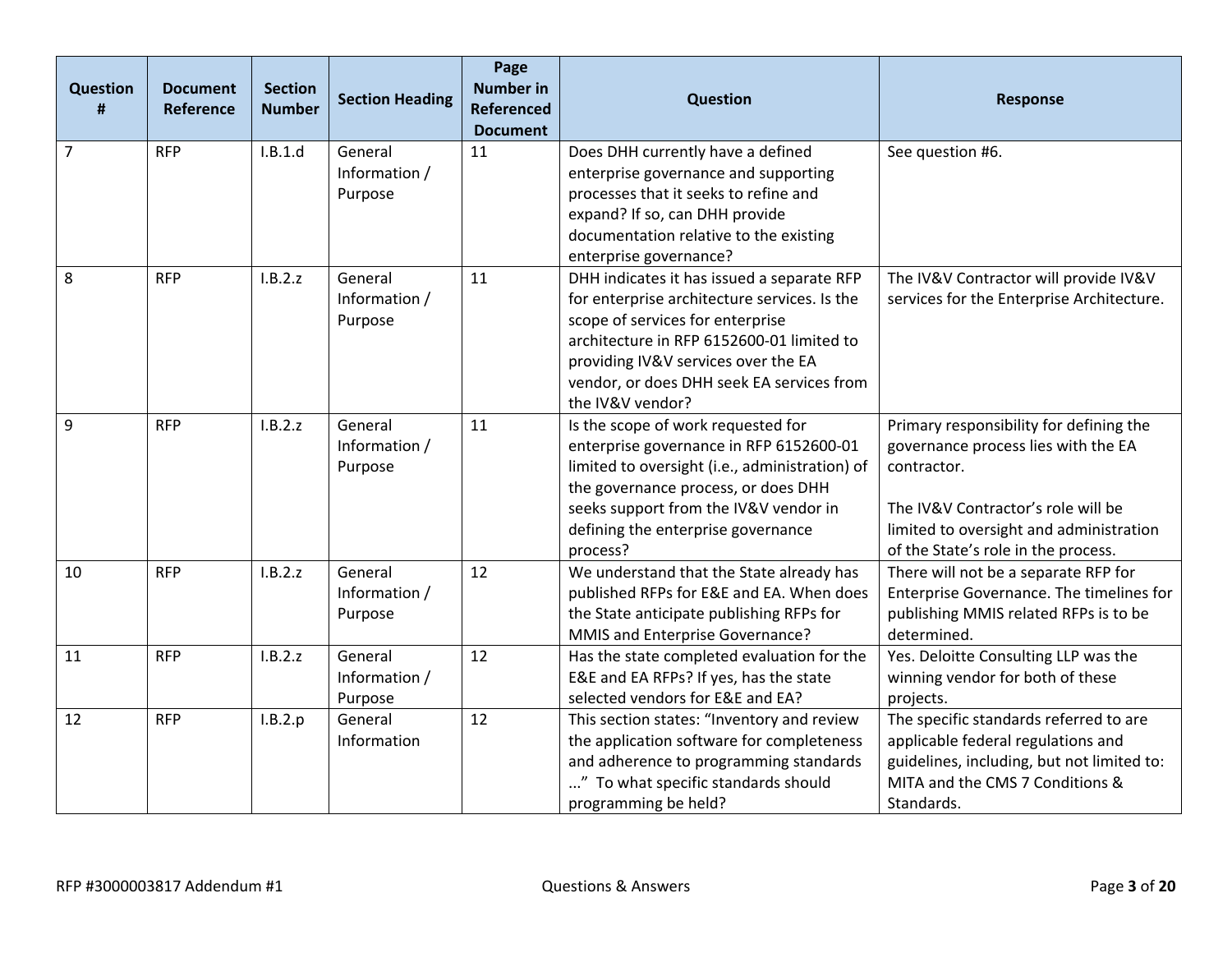| <b>Question</b> | <b>Document</b><br>Reference  | <b>Section</b><br><b>Number</b> | <b>Section Heading</b>                                   | Page<br><b>Number in</b><br><b>Referenced</b><br><b>Document</b> | <b>Question</b>                                                                                                                                                                                                                                                                                                                                                                                               | <b>Response</b>                                                                                                                                                                                                                                                                                                                     |
|-----------------|-------------------------------|---------------------------------|----------------------------------------------------------|------------------------------------------------------------------|---------------------------------------------------------------------------------------------------------------------------------------------------------------------------------------------------------------------------------------------------------------------------------------------------------------------------------------------------------------------------------------------------------------|-------------------------------------------------------------------------------------------------------------------------------------------------------------------------------------------------------------------------------------------------------------------------------------------------------------------------------------|
| 13              | <b>RFP</b>                    | I.B.2.m<br>and n                | Purpose                                                  | 12                                                               | Does BHSF anticipate that the IV&V<br>contractor will review all deliverables or a<br>select subset?                                                                                                                                                                                                                                                                                                          | The IV&V Contractor is expected to<br>review all deliverables.                                                                                                                                                                                                                                                                      |
| 14              | <b>RFP</b>                    | I.B.2.p                         | General<br>Information                                   | 12                                                               | Does DHH have "programming standards"<br>already documented that the vendors will<br>be using?                                                                                                                                                                                                                                                                                                                | See question #12.                                                                                                                                                                                                                                                                                                                   |
| 15              | <b>RFP</b><br>#300000381<br>7 | Section<br>I.C.                 | Mandatory<br>Qualifications<br>for Proposer              | 13                                                               | Please confirm the Proposer can meet this<br>requirement through either a) the use of a<br>subcontractor; b) from the prime<br>contractor's own experience; or c) the<br>experience of individuals on the team.                                                                                                                                                                                               | The Proposer can meet the requirement<br>through the prime contractor's own<br>experience and/or the experience of the<br>key personnel, but not through the use<br>of a subcontractor.                                                                                                                                             |
| 16              | <b>RFP</b>                    | Section<br>C.1                  | General<br>Information                                   | 13                                                               | DHH specifies two (2) Prime IV&V projects<br>as a mandatory qualification in Section C.1.<br>Can the experience of the Proposer and its<br>Subcontractor be combined in order to<br>meet the two (2) qualification<br>requirements, as long as each qualification<br>was a Prime IV&V for a DDI completed in<br>the last five (5) years? This will allow for<br>more competition and better value for<br>DHH. | No. See question #15.                                                                                                                                                                                                                                                                                                               |
| 17              | <b>RFP</b>                    | II.B.2                          | Administrative<br>Information/<br><b>Blackout period</b> | 14                                                               | Could the State please provide the RFP and<br>the attachments in Word format.                                                                                                                                                                                                                                                                                                                                 | No.                                                                                                                                                                                                                                                                                                                                 |
| 18              | <b>RFP</b>                    | 1.C                             | Mandatory<br>Qualifications<br>for Proposer              | 14                                                               | 1. We understand the proposer<br>qualifications requires two references;<br>potentially a combination of one from the<br>Prime Contractor and one from a key<br>person. Are we correct? If not, please<br>explain.                                                                                                                                                                                            | No. There must be a minimum of one<br>reference for each of the successfully<br>completed project implementations. It<br>is possible that one reference could be<br>in support of the Proposer for its work<br>on one project and a second reference<br>could be in support of its Key Personnel<br>for work on a separate project. |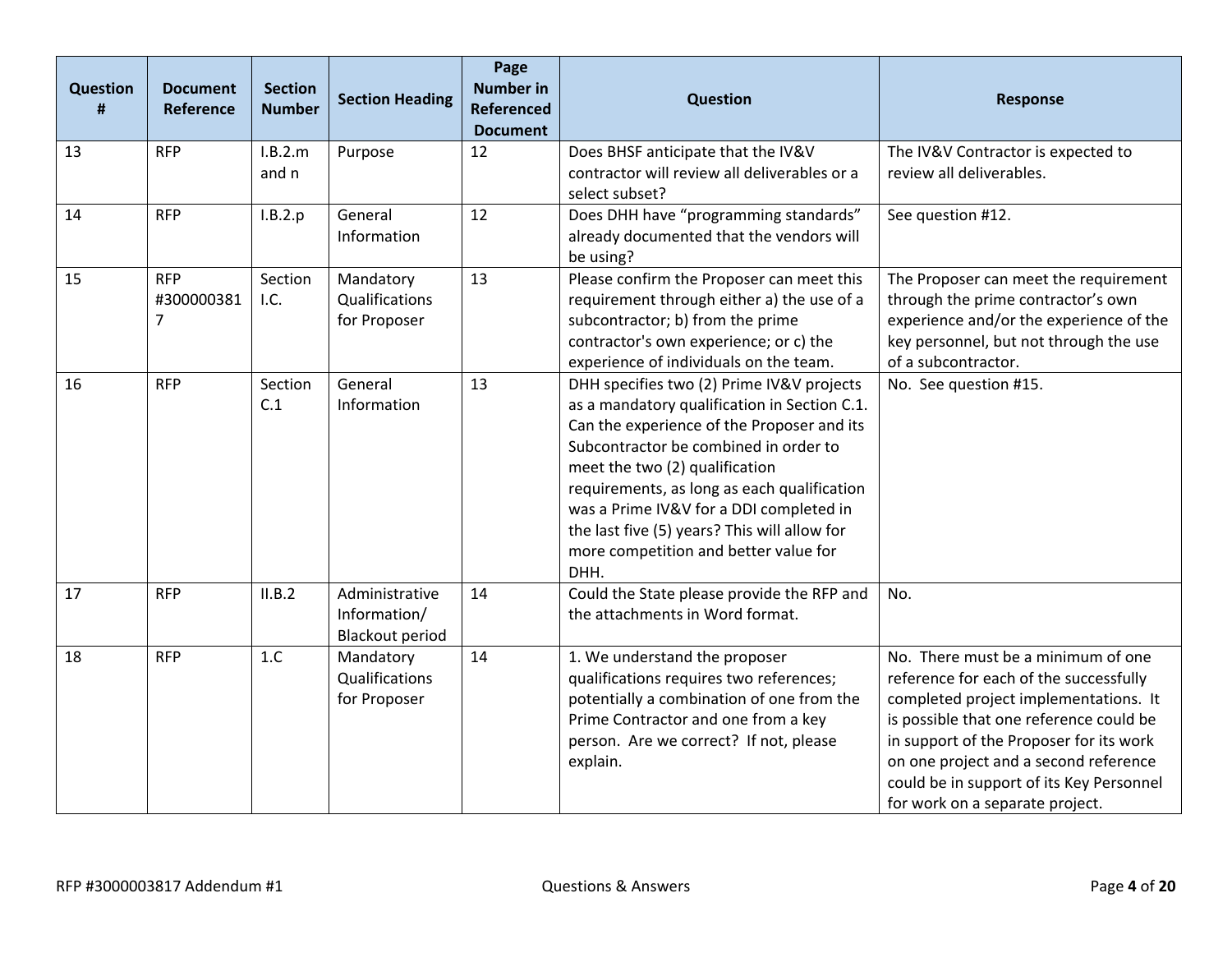| <b>Question</b><br># | <b>Document</b><br><b>Reference</b> | <b>Section</b><br><b>Number</b> | <b>Section Heading</b>                      | Page<br><b>Number in</b><br><b>Referenced</b><br><b>Document</b> | Question                                                                                                                                                                                                                                                                                                                                                                                                                                                                                                                                                                             | <b>Response</b>                                                                                                                                                                                                               |
|----------------------|-------------------------------------|---------------------------------|---------------------------------------------|------------------------------------------------------------------|--------------------------------------------------------------------------------------------------------------------------------------------------------------------------------------------------------------------------------------------------------------------------------------------------------------------------------------------------------------------------------------------------------------------------------------------------------------------------------------------------------------------------------------------------------------------------------------|-------------------------------------------------------------------------------------------------------------------------------------------------------------------------------------------------------------------------------|
| 19                   | <b>RFP</b>                          | 1.C                             | Mandatory<br>Qualifications<br>for Proposer | 14                                                               | Many highly regarded System Intergrators<br>have IV&V experience in the commercial<br>healthcare market. Would the States<br>accept qualification from a commercial<br>carrier who offers Medicaid?                                                                                                                                                                                                                                                                                                                                                                                  | No. The Prime IV&V work must be for a<br>state government entity.                                                                                                                                                             |
| 20                   | <b>RFP</b>                          | $\overline{3}$                  | Scope of Work                               | 15                                                               | Will separate RFPs likely be released for<br>the components listed below? If<br>applicable, can you provide a timeframe<br>for the procurements to take place? What<br>funding source will be sought? Can you<br>provide a very brief explanation of what<br>each component bulleted will do/consist<br>of?<br>• Claims/Encounter Processing<br>· Dynamic File Management System<br>• Pharmacy<br>• Prior Authorization and Pre-Certification<br>• Program Integrity<br>• Provider Management Services<br>• Surveillance and Utilization Review<br>(SURS)<br>• Third Party Liability | Yes, separate RFPs are likely. A<br>timeframe is not currently available. The<br>funding source will be a combination of<br>federal and state funds. See<br>procurement library for additional detail<br>on the MMIS modules. |
| 21                   | <b>RFP</b>                          | II.E                            | Schedule of<br>Events                       | 15                                                               | Given the upcoming holidays, can the state<br>please extend the due date by three weeks<br>to allow vendors time to develop<br>responses and obtain client references per<br>the process outlined in the RFP?                                                                                                                                                                                                                                                                                                                                                                        | Please see Addendum #2 for the revised<br>schedule of events.                                                                                                                                                                 |
| 22                   | <b>RFP</b>                          | II.E                            | Schedule of<br>Events                       | 15                                                               | Will the Department of Health and<br>Hospitals allow a two-week extension for<br>submission of proposals by vendors?                                                                                                                                                                                                                                                                                                                                                                                                                                                                 | See question #21.                                                                                                                                                                                                             |
| 23                   | <b>RFP</b>                          | II.E                            | Schedule of<br>Events                       | 15                                                               | Would DHH consider extending the due<br>date by at least two weeks to allow<br>proposers sufficient time to factor DHH's<br>responses to questions into our proposal?                                                                                                                                                                                                                                                                                                                                                                                                                | See question #21.                                                                                                                                                                                                             |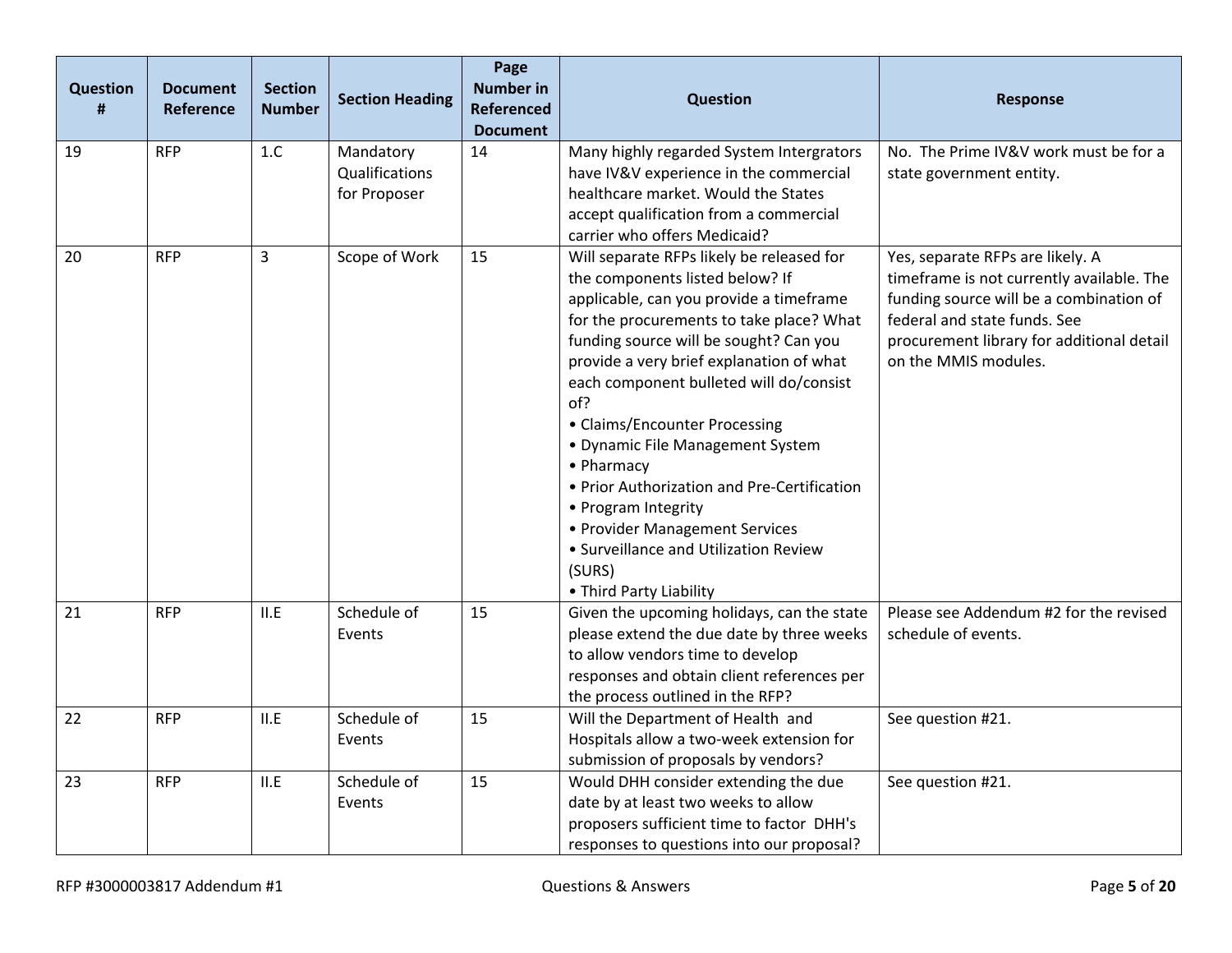| <b>Question</b><br># | <b>Document</b><br>Reference | <b>Section</b><br><b>Number</b> | <b>Section Heading</b>                                                                                              | Page<br><b>Number in</b><br><b>Referenced</b><br><b>Document</b> | <b>Question</b>                                                                                                                                                                                                                                                                                                                                                                                                                                                                                                                                              | <b>Response</b>                                                                                                                                                   |
|----------------------|------------------------------|---------------------------------|---------------------------------------------------------------------------------------------------------------------|------------------------------------------------------------------|--------------------------------------------------------------------------------------------------------------------------------------------------------------------------------------------------------------------------------------------------------------------------------------------------------------------------------------------------------------------------------------------------------------------------------------------------------------------------------------------------------------------------------------------------------------|-------------------------------------------------------------------------------------------------------------------------------------------------------------------|
| 24                   | <b>RFP</b>                   | II.E                            | Schedule of<br>Events                                                                                               | 15                                                               | Will the government consider a two-week<br>extension to the due date?                                                                                                                                                                                                                                                                                                                                                                                                                                                                                        | See question #21.                                                                                                                                                 |
| 25                   | <b>RFP</b>                   | III.B                           | Deliverables                                                                                                        | $15 - 40$                                                        | In reviewing the deliverables, it appears<br>that the scope of services includes a<br>mixture of IV&V, strategic planning, and<br>project management. For example, the<br>enterprise architecture and MITA SS-A<br>work appear to lean toward strategic<br>planning in support of DHH and the Joint<br>PMO; oversight of the Enterprise<br>Governance appears to lean toward<br>project management; and work such as QA<br>and risk and issue reporting encompasses<br>IV&V. Please clarify and exapnd upon the<br>needs that DHH seeks to meet in this RFP. | Please see the additional questions and<br>answers in this Addendum.                                                                                              |
| 26                   | <b>RFP</b>                   | III.B.1                         | Deliverables                                                                                                        | $16 - 20$                                                        | Please provide additional details to provide<br>additional clarity about the difference<br>between Periodic IV&V Review Reports,<br>Weekly Reports, and Monthly Reports.<br>How many Periodic IV&V Review Reports<br>do DHH and BHSF anticipate?                                                                                                                                                                                                                                                                                                             | The timing and specifications of each are<br>included in the RFP<br>requirements. Periodic IV&V Review<br>Reports are bi-annual.                                  |
| 27                   | <b>RFP</b>                   | III.B                           | 1. IV&V Project<br>Management<br>IM-4: Conduct<br>Periodic<br>Review(s);<br>IM-7 Periodic<br><b>IV&amp;V Report</b> | $18 - 19$                                                        | Can the state please clarify expectations<br>regarding the scope/depth of the 6 month<br>Periodic Reviews/Reports and how they<br>differ from the Monthly Reviews/Reports?                                                                                                                                                                                                                                                                                                                                                                                   | See question #26.                                                                                                                                                 |
| 28                   | <b>RFP</b>                   | III, B1<br>$IM-8$               | Scope of<br>Work/IV&V<br>Project<br>Management                                                                      | 19                                                               | IM-8: In order to prepare the cost proposal<br>to ensure all bidders are equally evaluated,<br>can the State please provide guidelines for<br>how many Deliverable Observation reports<br>are required?                                                                                                                                                                                                                                                                                                                                                      | For the purposes of cost proposal<br>evaluation only, assume there will be 12<br>Deliverable Observation Reports over<br>the initial 3-year term of the contract. |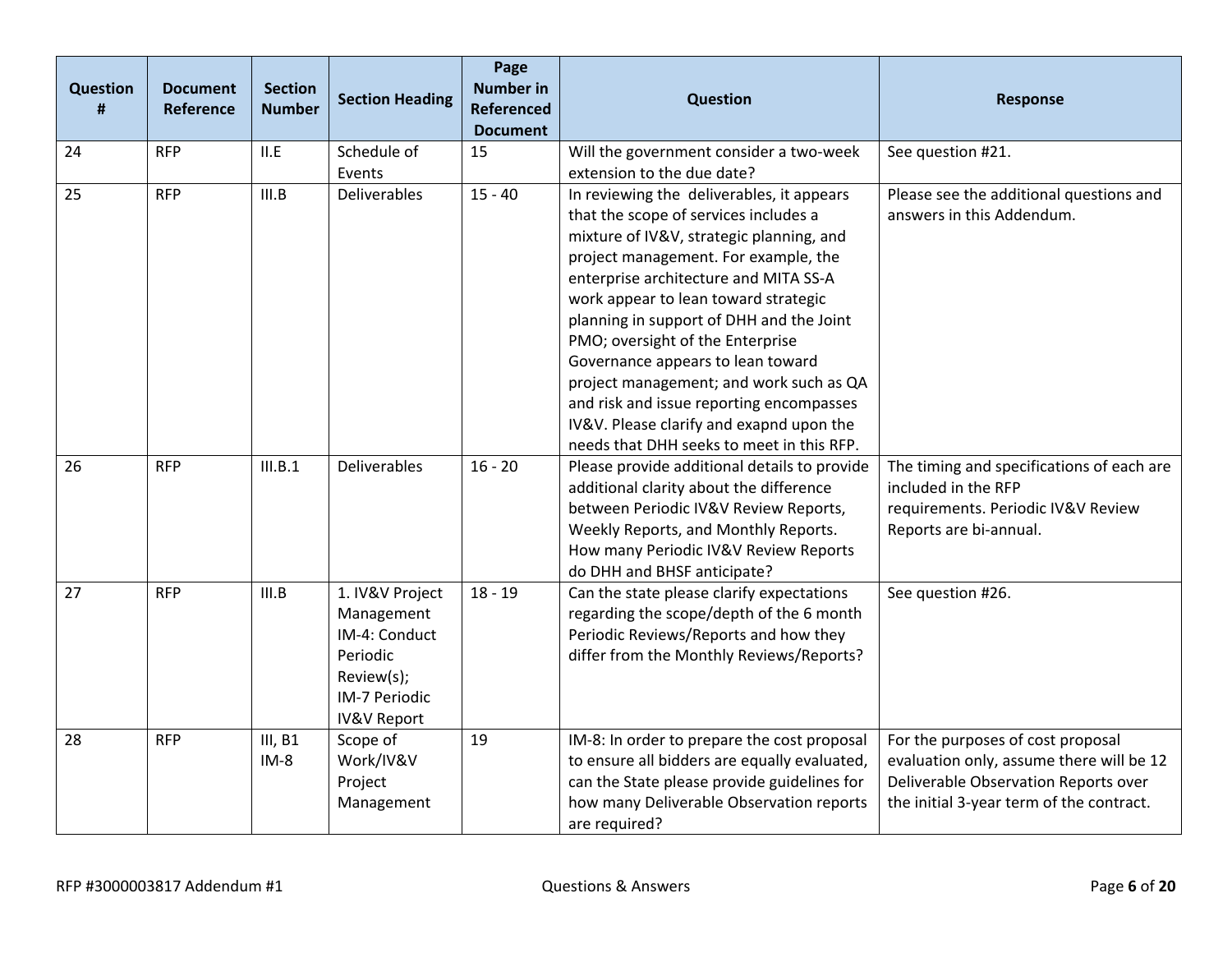| <b>Question</b><br>Ħ | <b>Document</b><br><b>Reference</b> | <b>Section</b><br><b>Number</b> | <b>Section Heading</b>                                                                                 | Page<br><b>Number in</b><br><b>Referenced</b><br><b>Document</b> | <b>Question</b>                                                                                                                                                                                                                  | <b>Response</b>                                                                                                                                                                                  |
|----------------------|-------------------------------------|---------------------------------|--------------------------------------------------------------------------------------------------------|------------------------------------------------------------------|----------------------------------------------------------------------------------------------------------------------------------------------------------------------------------------------------------------------------------|--------------------------------------------------------------------------------------------------------------------------------------------------------------------------------------------------|
| 29                   | <b>RFP</b>                          | III, B1<br>$IM-15$              | Scope of<br>Work/IV&V<br>Project<br>Management                                                         | 21                                                               | IM-16: This section states: "Use State<br>owned resources to store working drafts,<br>final deliverables, and all supporting<br>documentation.", What resources do you<br>expect to utilize?                                     | The State expects to use Microsoft<br>SharePoint or a similar collaborative<br>tool.                                                                                                             |
| 30                   | <b>RFP</b>                          | III, B1<br>$IM-16$              | Scope of<br>Work/IV&V<br>Project<br>Management                                                         | 21                                                               | IM-16: This section states: "Utilize<br>document tracking tools approved or<br>specified by DHH", What tool or tools do<br>you anticipate specifying or approving?                                                               | DHH currently utilizes Microsoft Office<br>Suite; however, the proposer may make<br>recommendations on other tool sets.                                                                          |
| 31                   | <b>RFP</b>                          | III.B.1,<br>$IM-15$             | <b>IV&amp;V Project</b><br>Management                                                                  | 21                                                               | What software is used for the state owned<br>resource that the IV&V would use to store<br>documents as stated in Deliverable IM15?                                                                                               | See the response to question #29.                                                                                                                                                                |
| 32                   | <b>RFP</b>                          | III.B                           | 1. IV&V Project<br>Management<br>IM-18: MITA<br>and Seven<br>Conditions &<br>Standards<br>Requirements | 22                                                               | Can the state please provide a current<br>status on your MITA SS-A, including any<br>tools used to create or maintain the SS-A.<br>Can the state also please provide a copy of<br>your current SS-A?                             | The State is currently working on<br>updating its SS-A from MITA 2.0 to MITA<br>3.0. The current tools used are<br>SharePoint and a free version of<br>ReadyCert but is subject to change.       |
| 33                   | <b>RFP</b>                          | III.B                           | 1. IV&V Project<br>Management<br>IM-18: MITA<br>and Seven<br>Conditions &<br>Standards<br>Requirements | 22                                                               | Can the state please clarify the IV&V<br>vendor's role in updating the MITA and<br>Seven Conditions and Standards business<br>processes, changes, and updates resulting<br>from DDI, CMS regulations, and state<br>requirements? | The IV&V Contractor will assist the State<br>in our efforts with MITA 3.0 compliance<br>and all succeeding updates.                                                                              |
| 34                   | <b>RFP</b>                          | III.B                           | 1. IV&V Project<br>Management<br>IM-18: MITA<br>and Seven<br>Conditions &<br>Standards<br>Requirements | 22                                                               | Were any external vendors involved in the<br>state's MITA SS-A efforts? Are they<br>allowed to be awarded this IV&V contract?                                                                                                    | No external contractors are currently<br>involved in updating the SS-A from MITA<br>2.0 to MITA 3.0. Yes, an external<br>contractor may propose and potentially<br>be awarded the IV&V contract. |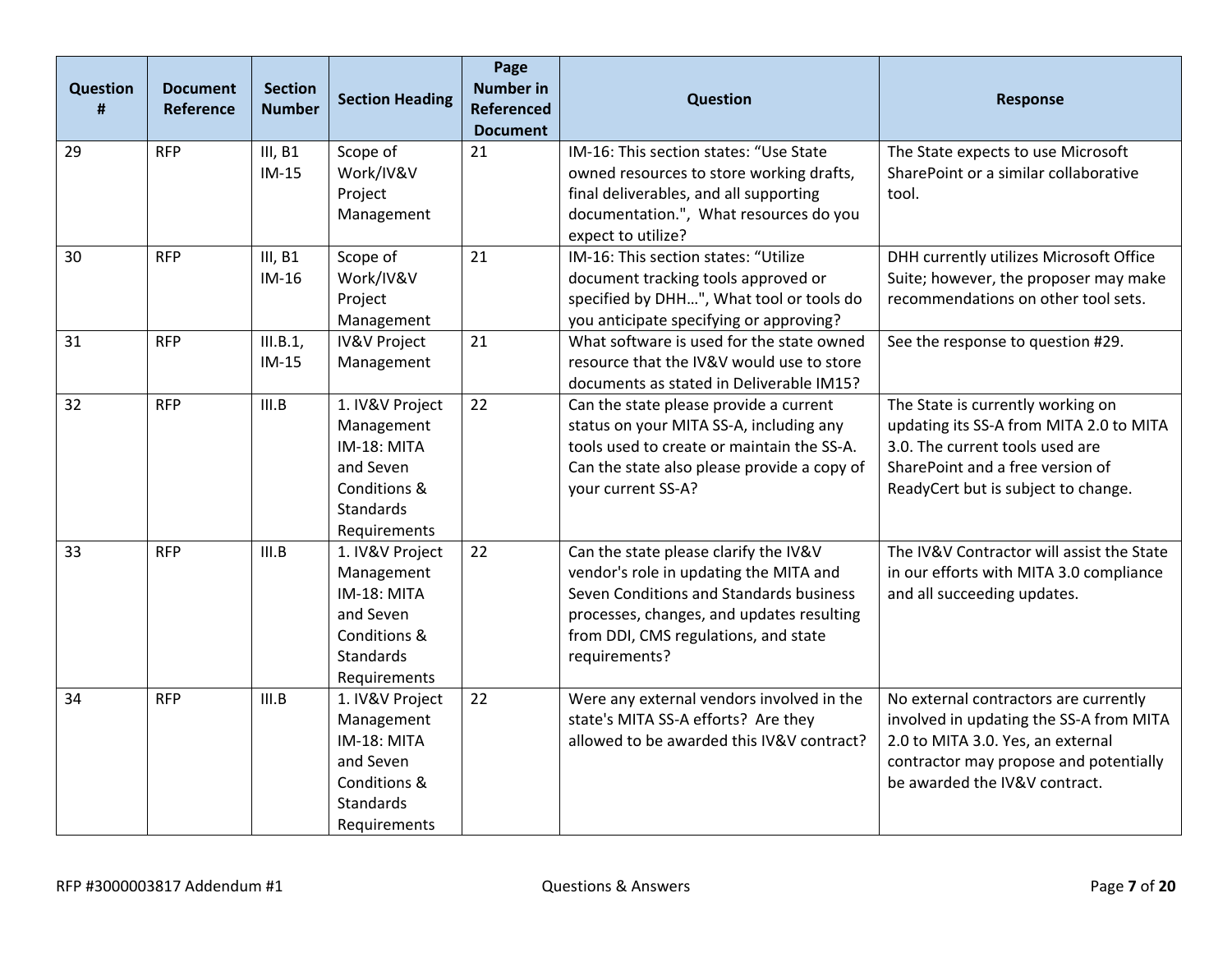| <b>Question</b><br># | <b>Document</b><br>Reference | <b>Section</b><br><b>Number</b> | <b>Section Heading</b>                                                                       | Page<br><b>Number in</b><br><b>Referenced</b><br><b>Document</b> | <b>Question</b>                                                                                                                                                                                                                                                                                                                                                                                                         | <b>Response</b>                                                                                                                                   |
|----------------------|------------------------------|---------------------------------|----------------------------------------------------------------------------------------------|------------------------------------------------------------------|-------------------------------------------------------------------------------------------------------------------------------------------------------------------------------------------------------------------------------------------------------------------------------------------------------------------------------------------------------------------------------------------------------------------------|---------------------------------------------------------------------------------------------------------------------------------------------------|
| 35                   | <b>RFP</b>                   | III.B.2                         | <b>Staffing</b><br>Requirements/<br>Qualifications                                           | 23                                                               | SR-5 states that the Project Director or<br>designee will be responsible for oversight<br>of the Enterprise Governance. Please<br>provide additional clarity about what is<br>meant by oversight for this role given the                                                                                                                                                                                                | The Project Director or designee, rather<br>than an additional Project Manager, will<br>lead IV&V activities related to Enterprise<br>Governance. |
| 36                   | <b>RFP</b>                   | Section<br>$B.2 -$<br>$SR-6$    | Scope of Work,<br><b>Staffing</b><br>Requirements/<br>Qualifications,<br><b>Deliverables</b> | 23                                                               | independent and objective nature of IV&V.<br>"Provide one (1) Project Manager each for<br>E&E, MMIS, and EA who can commit full-<br>time once the component is initiated and<br>through implementation."<br>Will DHH please clarify when the MMIS<br>component will be initiated? Will the<br>MMIS PM be expected to be full-time from<br>Day 1 through the end of the contract, or<br>will that component start later? | It is expected the IV&V MMIS Project<br>Manager will be full-time from the<br>contract start date.                                                |
| 37                   | <b>RFP</b>                   | Section<br>B.3                  | Planning<br>Oversight                                                                        | 25                                                               | How many staff does DHH plan on<br>assigning to the development of<br>procurement strategies, APDs, and cost<br>benefit analyses? This allocation of DHH<br>staff will inform the level of effort required<br>from the IV&V team.                                                                                                                                                                                       | DHH anticipates 4 FTE's will be<br>available.                                                                                                     |
| 38                   | <b>RFP</b>                   | Section<br>B.3                  | Planning<br>Oversight                                                                        | 25                                                               | What is the current status of the APD<br>documents and the procurement<br>documents for the MMIS? Have the<br>requirements been developed?                                                                                                                                                                                                                                                                              | DHH has an approved PAPD. An RFP for<br>the Provider Management module of<br>the MMIS is under development.                                       |
| 39                   | <b>RFP</b>                   | Section<br>B.3                  | Planning<br>Oversight                                                                        | 25                                                               | What is the status of the MITA 3.0 SS-A?<br>Has DHH sought the services of a vendor to<br>assist with the MITA 3.0 SS-A? If yes, will<br>DHH please release the name of the<br>vendor providing these services?                                                                                                                                                                                                         | See question #32. DHH has not sought a<br>vendor to assist with the MITA 3.0 SS-A.                                                                |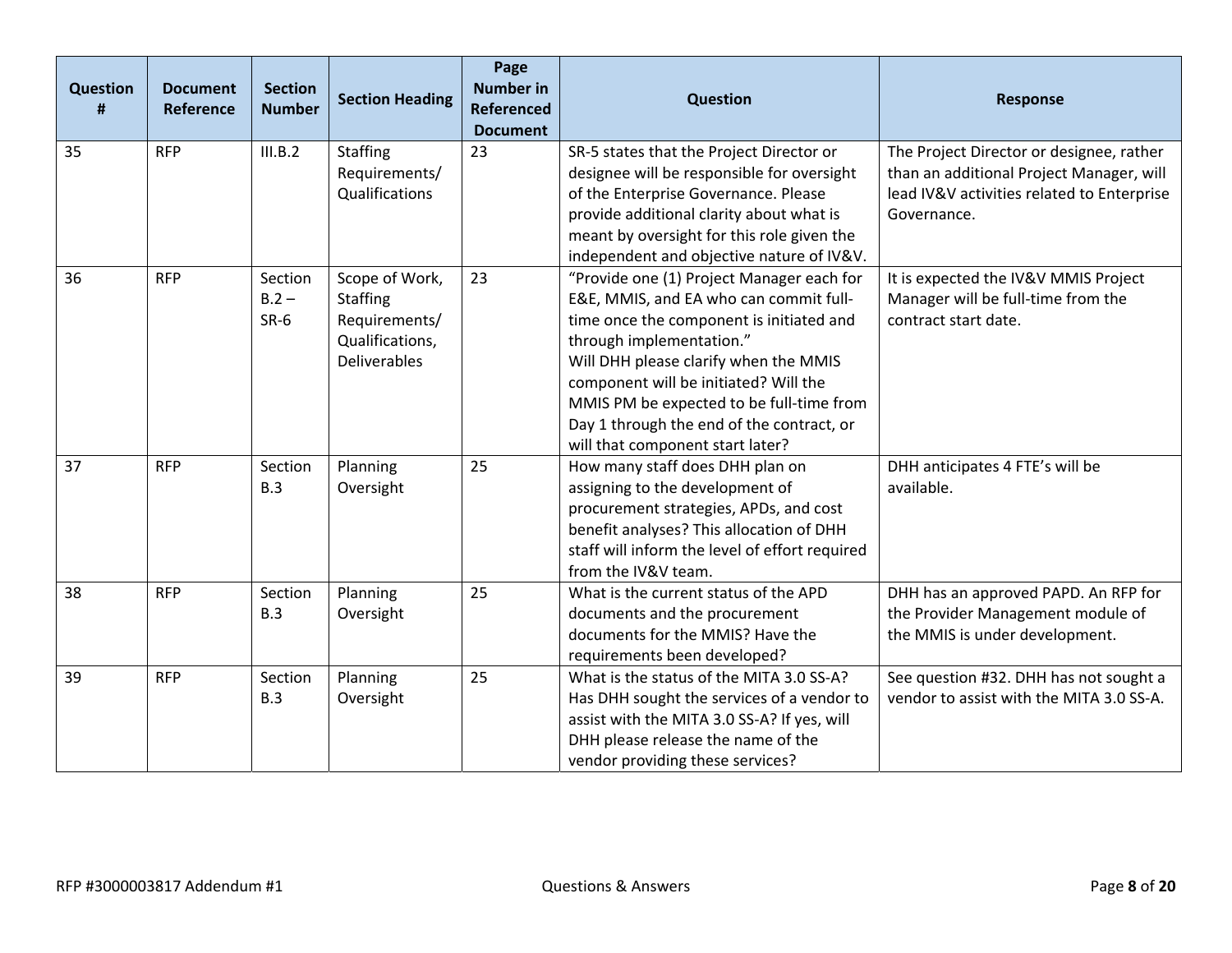| <b>Question</b><br># | <b>Document</b><br><b>Reference</b> | <b>Section</b><br><b>Number</b> | <b>Section Heading</b>                     | Page<br><b>Number in</b><br><b>Referenced</b><br><b>Document</b> | <b>Question</b>                                                                                                                                                                                                                                                                                                                                                                                                                                                                                                                                                                                                  | <b>Response</b>                                                                                                                                                                                                                                                                                     |
|----------------------|-------------------------------------|---------------------------------|--------------------------------------------|------------------------------------------------------------------|------------------------------------------------------------------------------------------------------------------------------------------------------------------------------------------------------------------------------------------------------------------------------------------------------------------------------------------------------------------------------------------------------------------------------------------------------------------------------------------------------------------------------------------------------------------------------------------------------------------|-----------------------------------------------------------------------------------------------------------------------------------------------------------------------------------------------------------------------------------------------------------------------------------------------------|
| 40                   | <b>RFP</b>                          | 3                               | Scope of Work                              | 26                                                               | Joint Project Management Office - (PMO)<br>"will be established for this project and<br>comprised of, but not limited to,<br>representatives from the State, the IV&V<br>Contractor's executive staff, and where<br>available, DDI Contractor support<br>personnel procured through separate RFPs<br>from this one." - Can you advise how many<br>RFPs are expected to be released as part of<br>the development of the PMO, and what<br>each solicitation may include as far as<br>duties go? Do you have a timeframe for<br>the solicitations be released? What funding<br>source has been secured/identified? | See question #20.                                                                                                                                                                                                                                                                                   |
| 41                   | <b>RFP</b>                          | III.B                           | 3. Planning<br>Oversight<br>PO-9: Meetings | 26                                                               | Can the state please clarify expectations<br>for the DDI vendor and IV&V vendor<br>regarding who is responsible for<br>documenting minutes for which meetings?                                                                                                                                                                                                                                                                                                                                                                                                                                                   | The IV&V Contractor is responsible for<br>providing meeting minutes for all<br>meetings that they facilitate or as<br>directed by the State. The IV&V<br>Contractor is responsible for reviewing,<br>verifying, and providing comments on all<br>meeting minutes submitted by other<br>contractors. |
| 42                   | <b>RFP</b>                          | III.B                           | 3. Planning<br>Oversight<br>PO-11: MITA    | 26                                                               | Can the state please clarify the level and<br>types of participation expected from the<br>IV&V vendor in completing MITA activities?                                                                                                                                                                                                                                                                                                                                                                                                                                                                             | See question #33.                                                                                                                                                                                                                                                                                   |
| 43                   | <b>RFP</b>                          | III B.3                         | Scope of<br>Work/Planning<br>Oversight     | 26                                                               | PO-11 requires assistance with completing<br>MITA activities including the State<br>assessment and AS IS and TO BE<br>architecture assessments. Please provide<br>additional information about the status of<br>the MITA activities, including current<br>percent complete and expected<br>completion date.                                                                                                                                                                                                                                                                                                      | See question #32. The MITA 3.0 SS-A is<br>~30% complete and the expected<br>completion date is to be determined.                                                                                                                                                                                    |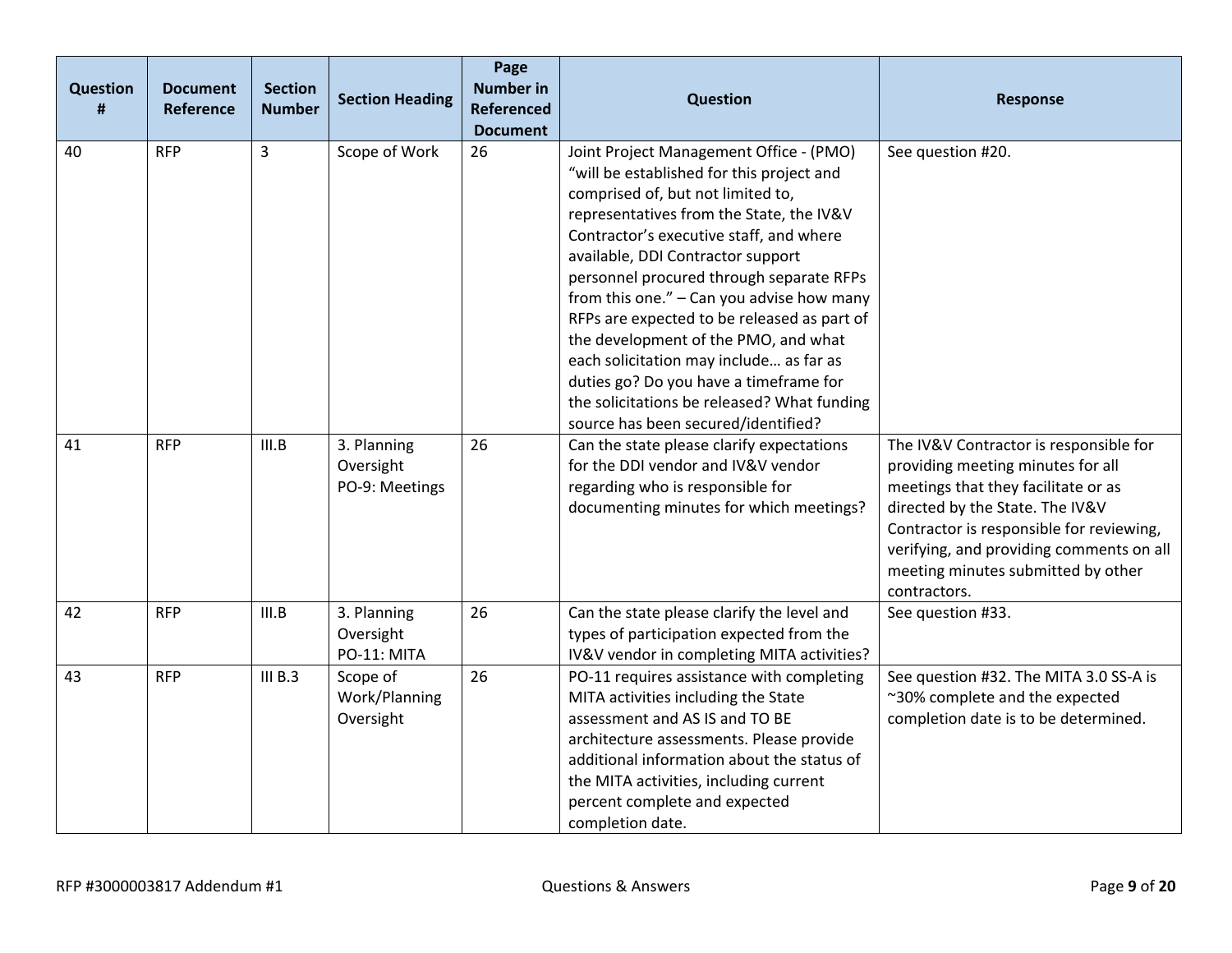| <b>Question</b><br># | <b>Document</b><br>Reference | <b>Section</b><br><b>Number</b> | <b>Section Heading</b>                 | Page<br><b>Number in</b><br><b>Referenced</b><br><b>Document</b> | <b>Question</b>                                                                                                                                                                                                                                                                                                                                                                                                                                                                                         | <b>Response</b>                                                                                                                                                                         |
|----------------------|------------------------------|---------------------------------|----------------------------------------|------------------------------------------------------------------|---------------------------------------------------------------------------------------------------------------------------------------------------------------------------------------------------------------------------------------------------------------------------------------------------------------------------------------------------------------------------------------------------------------------------------------------------------------------------------------------------------|-----------------------------------------------------------------------------------------------------------------------------------------------------------------------------------------|
| 44                   | <b>RFP</b>                   | III.B.3                         | Planning<br>Oversight                  | 26                                                               | PO-9 states the IV&V contractor will<br>participate in all meetings and walk-<br>throughs and provide meeting minutes.<br>Does DHH anticipate that the IV&V vendor<br>will provide meeting minutes for all project<br>meetings or only those meetings we are<br>responsible for facilitating?                                                                                                                                                                                                           | See question #41.                                                                                                                                                                       |
| 45                   | <b>RFP</b>                   | III.B.3                         | Planning<br>Oversight                  | 26                                                               | PO-11 states the IV&V contractor will<br>participate with DHH in completing MITA<br>activities, including the SS-A, "As-Is" and<br>"To-Be" architecture, MITA transition<br>planning, and iterative updates. Does DHH<br>anticipate that the selected IV&V<br>contractor will lead a MITA SS-A 30 for<br>DHH as part of this contract? If so, what<br>timing does DHH anticipate for this work to<br>complete? If not, please clarify DHH's<br>desired level of involvement for the IV&V<br>contractor. | See question #32.                                                                                                                                                                       |
| 46                   | <b>RFP</b>                   | III.3                           | Planning<br>Oversight                  | 26                                                               | Is there a MITA 3.0 SSA completed, or is<br>that part of the IV&V's responsibility under<br>this contract?                                                                                                                                                                                                                                                                                                                                                                                              | See question #32.                                                                                                                                                                       |
| 47                   | <b>RFP</b>                   | III.3                           | Planning<br>Oversight                  | 26                                                               | Is developing Business Requirements for<br>MMIS RFPs included in this contract?                                                                                                                                                                                                                                                                                                                                                                                                                         | The IV&V Contractor will assist the State<br>in developing the requirements for the<br>MMIS modules and associated RFPs.                                                                |
| 48                   | <b>RFP</b>                   | III B.4                         | Scope of<br>Work/Project<br>Management | 27                                                               | PM-10 requires assisting the State with<br>defining high-level system needs. Please<br>provide more information about the type<br>of system needs PM-10 is addressing.                                                                                                                                                                                                                                                                                                                                  | The type of system needs referenced<br>includes, but is not limited to resources,<br>functions, features, components, quality<br>of service, availability, timeliness, and<br>accuracy. |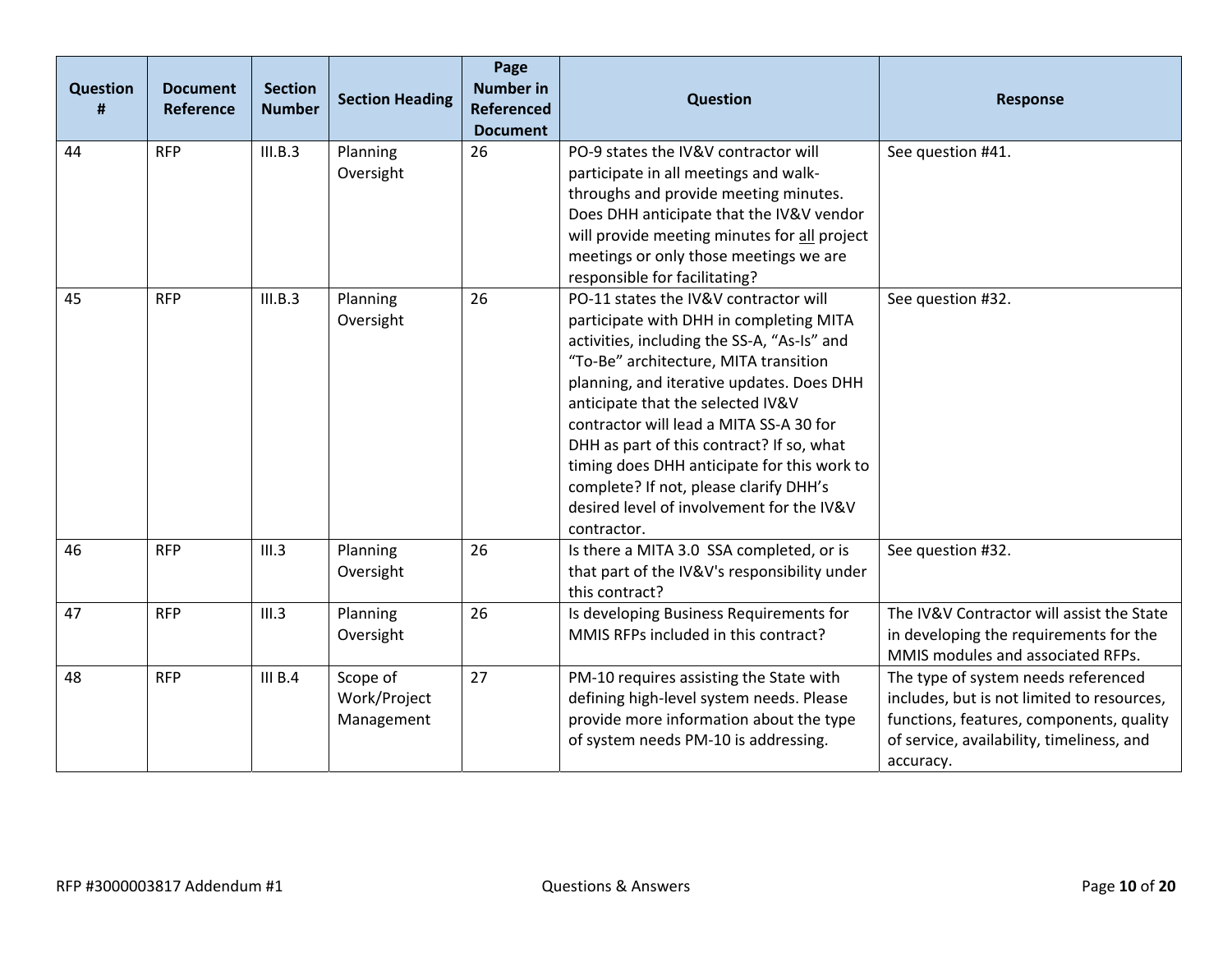| <b>Question</b><br># | <b>Document</b><br>Reference | <b>Section</b><br><b>Number</b> | <b>Section Heading</b>                                  | Page<br><b>Number in</b><br><b>Referenced</b><br><b>Document</b> | <b>Question</b>                                                                                                                                                                                                                                                                                                                                                                                         | <b>Response</b>                                                                                                                                                                                                                                                                                                        |
|----------------------|------------------------------|---------------------------------|---------------------------------------------------------|------------------------------------------------------------------|---------------------------------------------------------------------------------------------------------------------------------------------------------------------------------------------------------------------------------------------------------------------------------------------------------------------------------------------------------------------------------------------------------|------------------------------------------------------------------------------------------------------------------------------------------------------------------------------------------------------------------------------------------------------------------------------------------------------------------------|
| 49                   | <b>RFP</b>                   | III.B.4                         | Project<br>Management                                   | 27                                                               | PM-12 states the IV&V contractor will<br>verify the existence and institutionalization<br>of an appropriate project issue tracking<br>mechanism. What entity does BHSF<br>anticipate will be responsible for defining<br>the tracking mechanism?                                                                                                                                                        | The State will be responsible for defining<br>the tracking mechanism.                                                                                                                                                                                                                                                  |
| 50                   | <b>RFP</b>                   | III.B                           | 4. Project<br>Management<br>PM-23: Change<br>Management | 28                                                               | Does the state currently have an electronic<br>monitoring/tracking tool it uses for<br>contract management?                                                                                                                                                                                                                                                                                             | Yes.                                                                                                                                                                                                                                                                                                                   |
| 51                   | <b>RFP</b>                   | III, B4<br><b>PM-25</b>         | Scope of<br>Work/Project<br>Management                  | 28                                                               | PM-25: This section states: "Utilize the<br>State specified tool to review the progress<br>of the project", What tool or tools do you<br>anticipate specifying?                                                                                                                                                                                                                                         | See question #30.                                                                                                                                                                                                                                                                                                      |
| 52                   | <b>RFP</b>                   | III.B.4                         | Project<br>Management                                   | 28                                                               | PM-25 mentions utilizing a State specified<br>tool. Has a tool been identified? If so,<br>please provide information on this tool.                                                                                                                                                                                                                                                                      | See question #30.                                                                                                                                                                                                                                                                                                      |
| 53                   | <b>RFP</b>                   | III B.4                         | Scope of<br>Work/Project<br>Management                  | 29                                                               | PM-28 requires the IV&V vendor to<br>incorporate scope changes into the project<br>plan. Expectation is the DDI vendor would<br>be responsible for incorporating scope<br>changes into their project plan and the<br>IV&V vendor would assess the likely<br>impact. Please verify the role of the IV&V<br>vendor and the specific project plan the<br>IV&V vendor would be responsible for<br>updating. | Both the DDI contractor(s) and the IV&V<br>Contractor will be responsible for<br>updating their respective project plans.<br>The IV&V Contractor will be responsible<br>for assessing the impact that changes in<br>DDI work plans will have on the State's<br>overall Medicaid Systems Modernization<br>project plan. |
| 54                   | <b>RFP</b>                   | III B.4                         | Scope of<br>Work/Project<br>Management                  | 29                                                               | PM-41 requires the IV&V vendor to<br>examine historical data to determine if the<br>State has been accurate with estimates.<br>Please provide more information about the<br>types of historical data the State expects<br>the IV&V vendor to examine.                                                                                                                                                   | The State will provide APDs and<br>supporting documentation to the<br>successful bidder after contract award.                                                                                                                                                                                                          |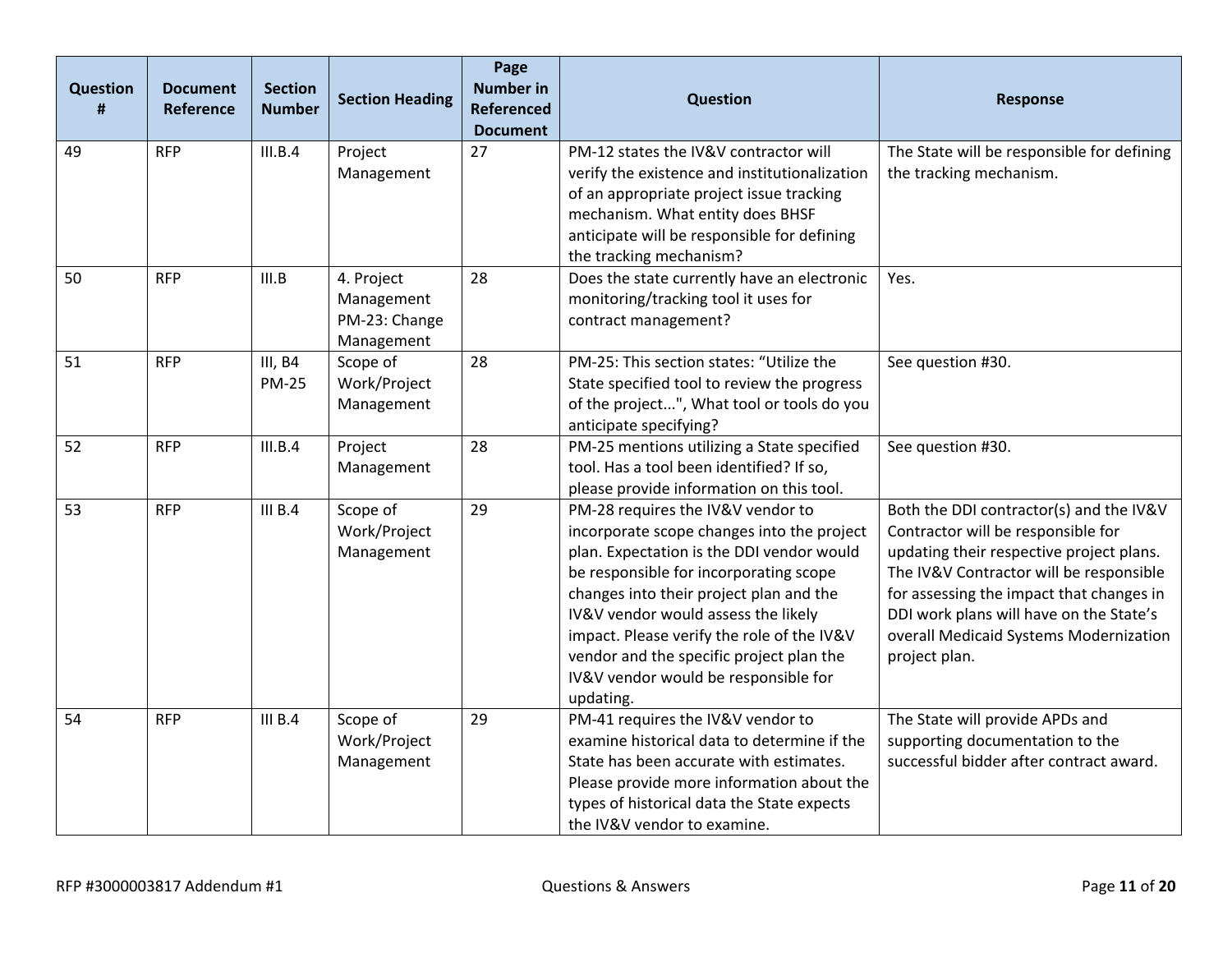| <b>Question</b><br># | <b>Document</b><br>Reference | <b>Section</b><br><b>Number</b> | <b>Section Heading</b>                 | Page<br><b>Number in</b><br><b>Referenced</b><br><b>Document</b> | <b>Question</b>                                                                                                                                                                                                                                                                                                                                                                                                     | <b>Response</b>                                                                                                                                                                                                                                                                                                             |
|----------------------|------------------------------|---------------------------------|----------------------------------------|------------------------------------------------------------------|---------------------------------------------------------------------------------------------------------------------------------------------------------------------------------------------------------------------------------------------------------------------------------------------------------------------------------------------------------------------------------------------------------------------|-----------------------------------------------------------------------------------------------------------------------------------------------------------------------------------------------------------------------------------------------------------------------------------------------------------------------------|
| 55                   | <b>RFP</b>                   | III.B.4                         | Project<br>Management                  | 29                                                               | PM-28 mentions incorporating approved<br>scope changes into the project plan. Who<br>will be responsible for maintaining the<br>master project schedule for this project?<br>What role will the selected IV&V<br>contractor have with respect to<br>maintaining the overall project schedule?                                                                                                                       | See question #53. The IV&V Contractor<br>is responsible for working with the State<br>to create, monitor and control a master<br>project plan for Medicaid Systems<br>Modernization. The IV&V Contractor will<br>be responsible for maintaining this<br>master project plan as part of their<br>oversight responsibilities. |
| 56                   | <b>RFP</b>                   | III B.4                         | Scope of<br>Work/Project<br>Management | 30                                                               | PM-42 requires the IV&V vendor to verify<br>the skills, training and experience of<br>personnel involved in development are<br>adequate. Please provide more specifics<br>about the scope of this requirement<br>including roles (e.g. developers, analysts,<br>managers, testers) that will need to be<br>verified and vendors/subcontractors/state<br>staff that will need to be included in the<br>verification. | This requirement is being deleted. See<br>Addendum #2.                                                                                                                                                                                                                                                                      |
| 57                   | <b>RFP</b>                   | III B.4                         | Scope of<br>Work/Project<br>Management | 30                                                               | QA-1 requires the IV&V vendor to provide<br>Quality Management and Support Services.<br>Assumption is the State will hire a Quality<br>Management team to provide Quality<br>Management Services. Assumption is the<br>IV&V vendor will provide verification of the<br>QA vendor's work products. Please clarify<br>the expected role of the IV&V vendor.                                                           | The IV&V Contractor will be responsible<br>for supplying these services. It is<br>incumbent of the IV&V Contractor to<br>ensure independent verification and<br>validation of the QA results.                                                                                                                               |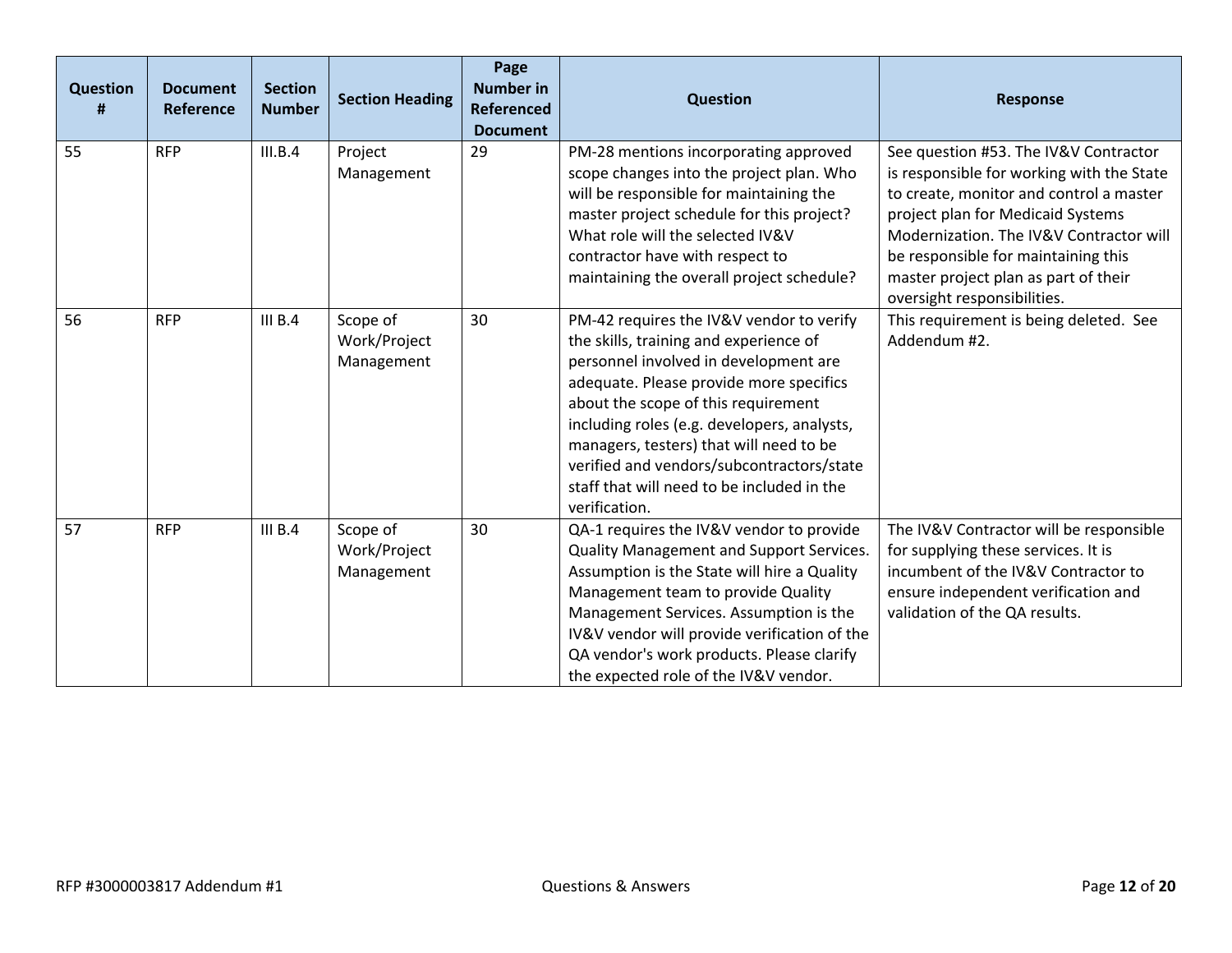| <b>Question</b><br># | <b>Document</b><br>Reference | <b>Section</b><br><b>Number</b> | <b>Section Heading</b>                                 | Page<br><b>Number in</b><br><b>Referenced</b><br><b>Document</b> | <b>Question</b>                                                                                                                                                                                                                                                                                                                                                                                                                                              | <b>Response</b>                                                                                                                        |
|----------------------|------------------------------|---------------------------------|--------------------------------------------------------|------------------------------------------------------------------|--------------------------------------------------------------------------------------------------------------------------------------------------------------------------------------------------------------------------------------------------------------------------------------------------------------------------------------------------------------------------------------------------------------------------------------------------------------|----------------------------------------------------------------------------------------------------------------------------------------|
| 58                   | <b>RFP</b>                   | III.B.5                         | Quality<br>Management                                  | $30 - 31$                                                        | QA-1 states that the IV&V contractor will<br>provide quality assurance and support<br>services for the duration of the contract.<br>QA-4 states that the IV&V contractor will<br>verify that the QA organization monitors<br>the fidelity of all defined processes in all<br>phases of the project. Please clarify if the<br>IV&V vendor is to provide QA for the<br>duration of the contract and independently<br>verify the fidelity of those QA services. | See question #57.                                                                                                                      |
| 59                   | <b>RFP</b>                   | III.B                           | 5. Quality<br>Assurance<br>QA-10: Quality<br>Assurance | 31                                                               | Can the state please clarify who is the QA<br>vendor, and what are this vendor's roles<br>and responsibilities related to this project?<br>Is the QA vendor precluded from being<br>awarded this IV&V contract?                                                                                                                                                                                                                                              | See question #57.<br>The second question is not applicable as<br>the IV&V Contractor will be responsible<br>for providing QA services. |
| 60                   | <b>RFP</b>                   | III B.4                         | Scope of<br>Work/Project<br>Management                 | 31                                                               | QA-8 requires the IV&V vendor to ensure<br>the design is realizeable and able to<br>integrate. It is unclear as to what design is<br>being referenced. Please provide more<br>information about this activity.                                                                                                                                                                                                                                               | The design referenced includes all<br>components listed within Section I.B.1.<br>of the RFP.                                           |
| 61                   | <b>RFP</b>                   | III B.4                         | Scope of<br>Work/Project<br>Management                 | 32                                                               | QA-13, QA-14, QA-15 and QA-16 appear to<br>be typical QA vendor activities. Please<br>clarify if the State expects the IV&V vendor<br>to complete these QA tasks or provide<br>verification of the QA vendor's completion<br>of these tasks.                                                                                                                                                                                                                 | See question #57.                                                                                                                      |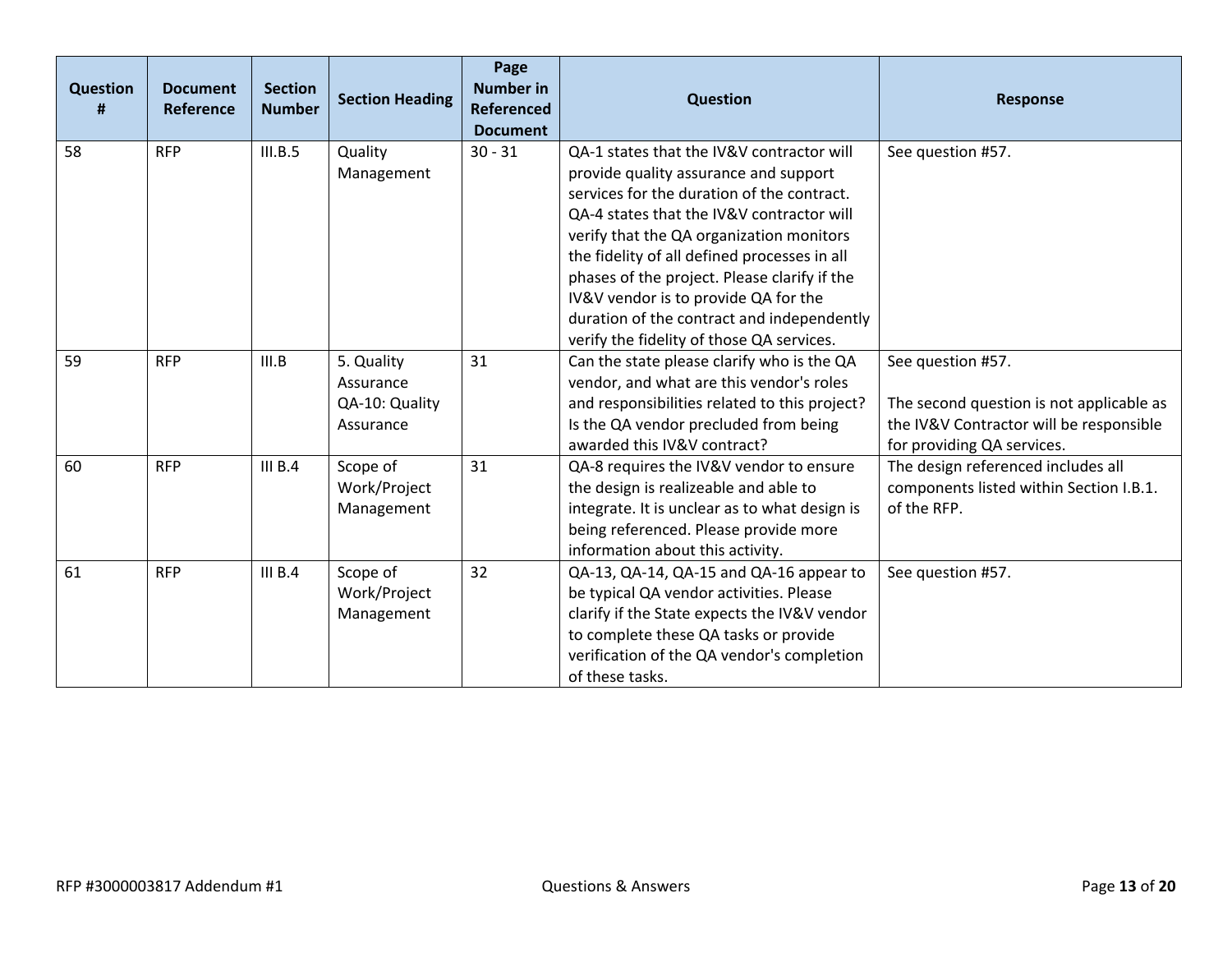| <b>Question</b><br># | <b>Document</b><br><b>Reference</b> | <b>Section</b><br><b>Number</b> | <b>Section Heading</b>                                              | Page<br><b>Number in</b><br><b>Referenced</b><br><b>Document</b> | <b>Question</b>                                                                                                                                                                                                                                                                                                                                                                                                                                                                                                                                                                                                                         | <b>Response</b>                                                                                                                                                                                                                                                                                                                                                                                                                                                          |
|----------------------|-------------------------------------|---------------------------------|---------------------------------------------------------------------|------------------------------------------------------------------|-----------------------------------------------------------------------------------------------------------------------------------------------------------------------------------------------------------------------------------------------------------------------------------------------------------------------------------------------------------------------------------------------------------------------------------------------------------------------------------------------------------------------------------------------------------------------------------------------------------------------------------------|--------------------------------------------------------------------------------------------------------------------------------------------------------------------------------------------------------------------------------------------------------------------------------------------------------------------------------------------------------------------------------------------------------------------------------------------------------------------------|
| 62                   | <b>RFP</b>                          | III, B6<br>$TR-7$               | Scope of<br>Work/Training                                           | 32                                                               | TR-7: This section states: "Verify that<br>developer training is technically adequate,<br>appropriate for the development phase,<br>and available at appropriate times.", Please<br>clarify who is being trained and what is the<br>expected outcome.                                                                                                                                                                                                                                                                                                                                                                                   | The IV&V Contractor will be responsible<br>for primary verification that DDI<br>contractors adhere to their contractual<br>obligations for training, which may<br>include State technical personnel. The<br>IV&V Contractor will be asked to analyze<br>and evaluate these training<br>requirements and activities to identify<br>deficiencies.                                                                                                                          |
| 63                   | <b>RFP</b>                          | III.B                           | 7. Requirements<br>Management<br>RM-16:<br>Requirements<br>Analysis | 33                                                               | Can the state please clarify the level and<br>types of assistance expected from the<br>IV&V vendor in facilitating design<br>requirements analysis (RA) sessions?                                                                                                                                                                                                                                                                                                                                                                                                                                                                       | The State and IV&V Contractor will work<br>together to determine the level and type<br>of assistance needed in the RA sessions.                                                                                                                                                                                                                                                                                                                                          |
| 64                   | <b>RFP</b>                          | III.B.8                         | Operating<br>Environment                                            | 33                                                               | OE-2 states that the IV&V contractor will<br>determine if hardware is compatible with<br>the State's existing processing<br>environment. It is our understanding that<br>part of this project is defining an enterprise<br>architecture. Please clarify if the IV&V<br>contractor will be responsible for<br>determining compatibility with existing<br>processing environment, the Enterprise<br>Architecture, or both, or if the<br>compatibility with existing architecture is<br>focused on the integrated eligibility<br>application because that project will be in<br>progress prior to defining the enterprise<br>architecture. | IV&V contractor will NOT be responsible<br>for defining, developing, or<br>implementing the components of the<br>Enterprise Architecture.<br>IV&V contractor will 1) work on behalf of<br>DHH with the EA contractor in<br>developing the EA governance processes<br>and procedures and then 2) review the<br>compatibility of systems that are<br>proposed for integration into the EA as<br>these projects work their way through<br>the EA governance review process. |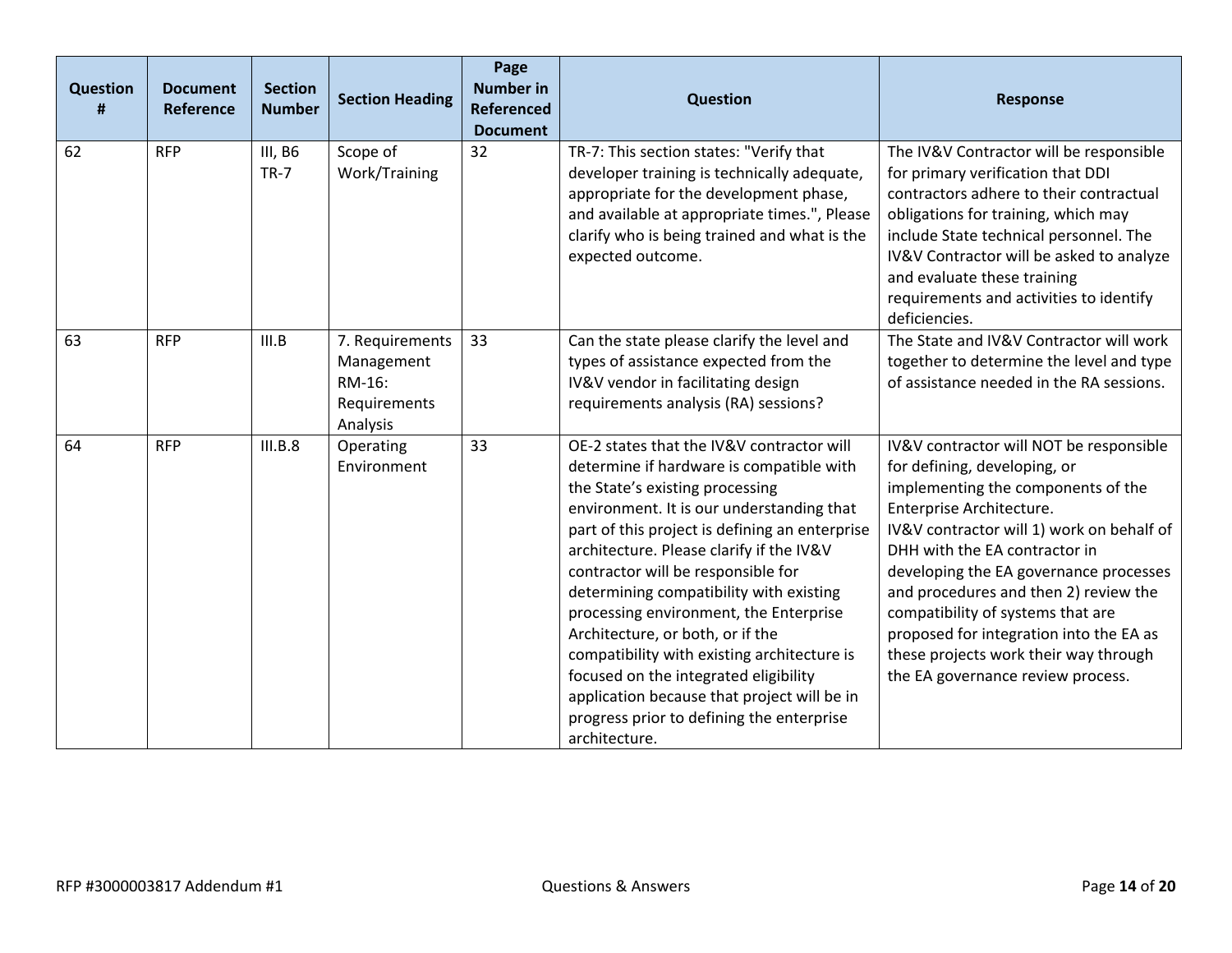| <b>Question</b><br># | <b>Document</b><br>Reference | <b>Section</b><br><b>Number</b> | <b>Section Heading</b>                                                             | Page<br><b>Number in</b><br><b>Referenced</b><br><b>Document</b> | <b>Question</b>                                                                                                                                                                                                                                                                                                                         | <b>Response</b>                                                                                                                                                                                                                                                           |
|----------------------|------------------------------|---------------------------------|------------------------------------------------------------------------------------|------------------------------------------------------------------|-----------------------------------------------------------------------------------------------------------------------------------------------------------------------------------------------------------------------------------------------------------------------------------------------------------------------------------------|---------------------------------------------------------------------------------------------------------------------------------------------------------------------------------------------------------------------------------------------------------------------------|
| 65                   | <b>RFP</b>                   | III.B                           | 10. Software<br>Development<br>and<br>11. System and<br>Acceptance<br>Testing      | $35 - 38$                                                        | Can the state please clarify its overall<br>expectations regarding "IV&V Testing" and<br>the role/responsibilities of the IV&V<br>vendor versus DDI vendor(s) across unit<br>testing, system testing, and acceptance<br>testing?                                                                                                        | The IV&V Contractor's Test Manager will<br>work with the State, IV&V QA staff, and<br>the DDI contractors to oversee the<br>development and management of UAT<br>scripts and test process.                                                                                |
| 66                   | <b>RFP</b>                   | III.B                           | 10. Software<br>Development<br>SD-28: Unit Test                                    | 37                                                               | Would the state be open to a sampling<br>verification and validation strategy for unit<br>test results (similar to the ST-19<br>requirement) versus verification and<br>validation of unit test results for all<br>program modules and processes?                                                                                       | The verification strategy may vary from<br>project-to-project and may be<br>determined based on a risk analysis.                                                                                                                                                          |
| 67                   | <b>RFP</b>                   | III.B                           | 11. System and<br>Acceptance<br>Testing<br>ST-6: User<br>Acceptance<br>Testing     | 37                                                               | Can the state please clarify the level and<br>types of assistance expected from the<br>IV&V vendor regarding creating vs.<br>verifying test scripts and plans.                                                                                                                                                                          | The State requires the IV&V Contractor<br>to provide a Test Manager to oversee<br>the development of test scripts and the<br>tracking of test results against project<br>requirements. The State will be using<br>online tools (JIRA/JAMA) to facilitate this<br>process. |
| 68                   | <b>RFP</b>                   | III, B11<br>$ST-6$              | Scope of<br>Work/System<br>and Acceptance<br>Testing                               | 37                                                               | ST-6: With regard to the creation of UAT<br>scripts, the creation of such test scripts<br>often may be deemed a DDI-vendor<br>activity. Does the State expect the IV&V<br>vendor to create independent UAT test<br>scripts, and/or provide verification and<br>validation of the quality of the DDI-<br>vendor's finished work product? | The IV&V Contractor is responsible for<br>developing UAT test scripts in<br>collaboration with the State. The IV&V<br>Test Manager will work with State staff<br>and the IV&V QA staff to oversee and<br>manage the UAT process, from script<br>development to execution. |
| 69                   | <b>RFP</b>                   | III.B                           | 11. System and<br>Acceptance<br>Testing<br>$ST-21$ :<br>Acceptance and<br>Turnover | 38                                                               | Given no system is "free from defects", can<br>the state please clarify its expectations<br>regarding this requirement? Also, please<br>clarify expectations for the DDI vendor<br>versus the IV&V vendor regarding this<br>requirement?                                                                                                | IV&V Contractor will work with the State<br>and the DDI contractors to review and<br>assess reported defects to verify that<br>DDI contractors resolve reported defects<br>in accordance with contractual<br>requirement.                                                 |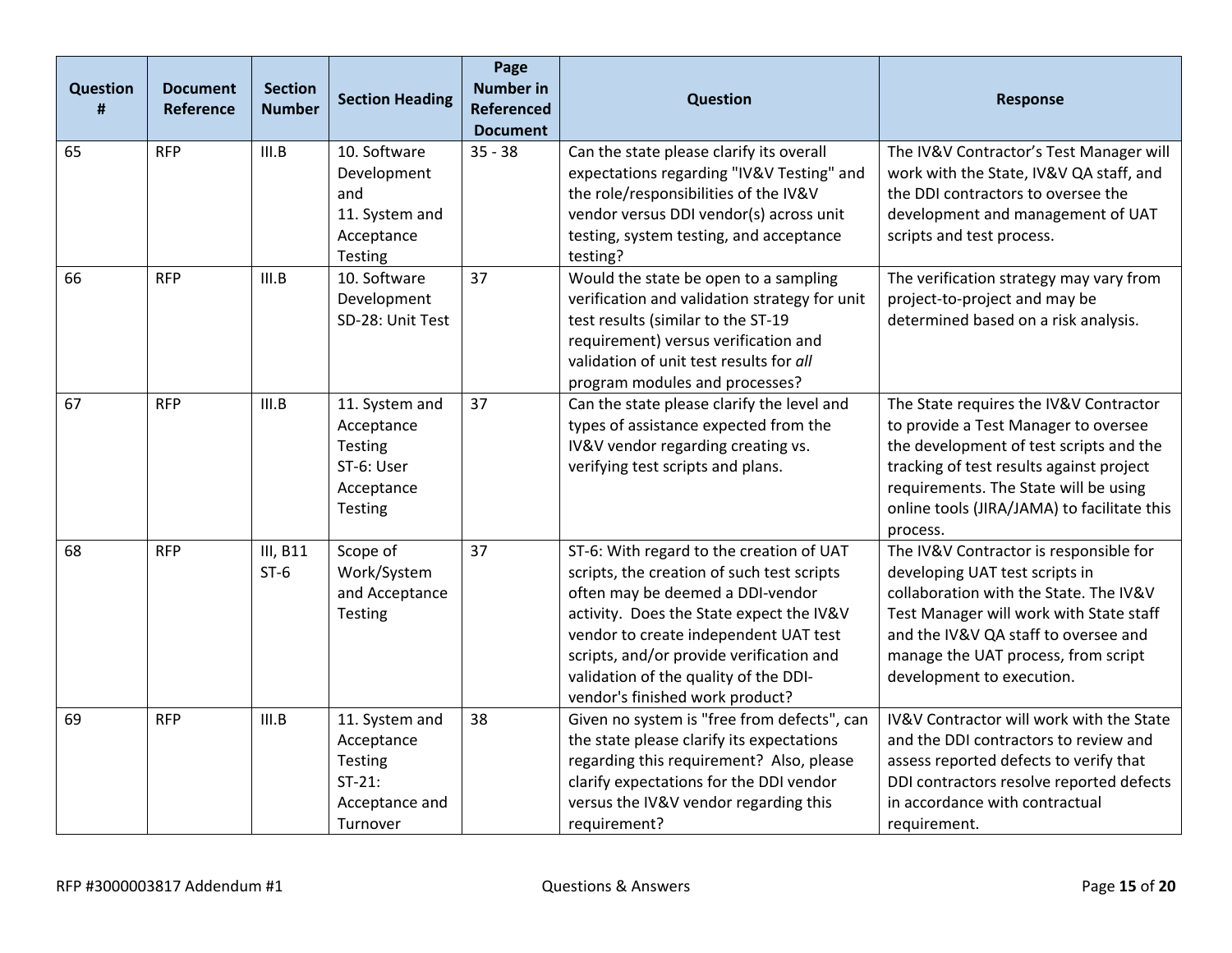| <b>Question</b><br># | <b>Document</b><br>Reference               | <b>Section</b><br><b>Number</b> | <b>Section Heading</b>                                                                             | Page<br><b>Number in</b><br><b>Referenced</b><br><b>Document</b> | <b>Question</b>                                                                                                                                                            | <b>Response</b>                                                                                                                                                                               |
|----------------------|--------------------------------------------|---------------------------------|----------------------------------------------------------------------------------------------------|------------------------------------------------------------------|----------------------------------------------------------------------------------------------------------------------------------------------------------------------------|-----------------------------------------------------------------------------------------------------------------------------------------------------------------------------------------------|
| 70                   | <b>RFP</b>                                 | III.B                           | 11. System and<br>Acceptance<br>Testing<br>$ST-24$ :<br>Acceptance and<br>Turnover                 | 38                                                               | Can the state please clarify expectations<br>for the DDI vendor versus the IV&V vendor<br>regarding performing in-depth, process-<br>driven, and fully documented testing? | The IV&V Contractor's Test Manager will<br>work with the State, the IV&V QA staff,<br>and the DDI contractors to oversee the<br>development and management of UAT<br>scripts and UAT process. |
| 71                   | <b>RFP</b>                                 | III.B                           | 12. Data<br>Management<br>DM-3: Data<br>Conversion                                                 | 38                                                               | Can the state please clarify expectations<br>for the DDI vendor versus the IV&V vendor<br>regarding determining conversion error<br>rates?                                 | The IV&V Contractor will work with the<br>State along with DDI contractors to<br>assess conversion results.                                                                                   |
| 72                   | <b>RFP</b>                                 | III.B                           | 13. Post-<br>Implementation<br>and Operations<br>Oversight<br><b>OO-11: Post</b><br>Implementation | 40                                                               | Can the state please clarify expectations<br>regarding ensuring sustainability of<br>systems?                                                                              | The IV&V Contractor will work with the<br>State to determine the expectations<br>regarding system sustainability.                                                                             |
| 73                   | <b>RFP</b>                                 | III.B                           | 13. Post-<br>Implementation<br>and Operations<br>Oversight<br><b>OO-17: CMS</b><br>Certification   | 40                                                               | Can the state please clarify the level and<br>types of assistance expected from the<br>IV&V vendor regarding participation in the<br>certification process?                | The IV&V Contractor will assist with<br>certification planning activities, provide<br>draft adjudication of certification<br>criteria, and provide certification review<br>progress reports.  |
| 74                   | <b>RFP</b>                                 | III.B                           | 13. Post-<br>Implementation<br>and Operations<br>Oversight<br><b>OO-18: CMS</b><br>Certification   | 40                                                               | Can the state please clarify the level and<br>types of assistance expected from the<br>IV&V vendor regarding assisting DHH in<br>managing the certification process?       | See question #73.                                                                                                                                                                             |
| 75                   | <b>RFP</b><br>#300000381<br>$\overline{7}$ | Section<br>III.B.13             | Deliverables                                                                                       | 40                                                               | Can the State identify the period of<br>acceptance?                                                                                                                        | Period of and process for acceptance of<br>deliverables will be defined within the<br>contract and may vary by deliverable.                                                                   |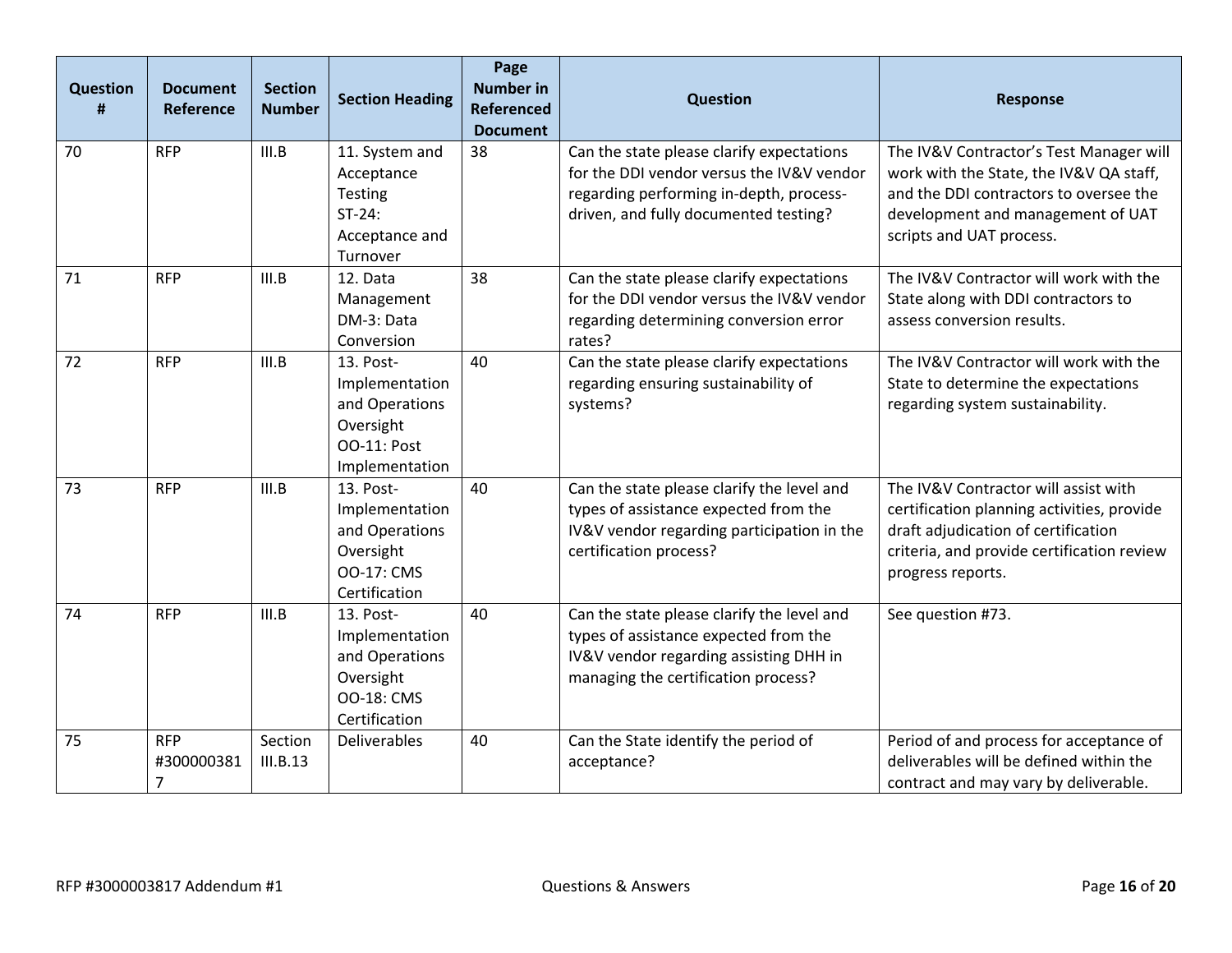| <b>Question</b><br># | <b>Document</b><br>Reference | <b>Section</b><br><b>Number</b> | <b>Section Heading</b>       | Page<br><b>Number in</b><br><b>Referenced</b><br><b>Document</b> | <b>Question</b>                                                                                                                                                                                                                                                                                                                                                                                                                       | <b>Response</b>                                                                                                                                                                                                                                                                                                                          |
|----------------------|------------------------------|---------------------------------|------------------------------|------------------------------------------------------------------|---------------------------------------------------------------------------------------------------------------------------------------------------------------------------------------------------------------------------------------------------------------------------------------------------------------------------------------------------------------------------------------------------------------------------------------|------------------------------------------------------------------------------------------------------------------------------------------------------------------------------------------------------------------------------------------------------------------------------------------------------------------------------------------|
| 76                   | <b>RFP</b>                   | III.E.1                         | Technical<br>Requirements    | 41                                                               | The RFP states the following: "The IV&V<br>Contractor must maintain hardware and<br>software compatible with DHH<br>requirements throughout the contract."<br>Are the "DHH requirements" just those<br>technical requirements listed earlier in the<br>RFP, or are there other DHH requirements<br>(i.e., IT security requirements) not included<br>in the RFP? If there are other<br>requirements, can DHH furnish a copy of         | <b>Section E Technical Requirements</b><br>pertain to minimum standards required<br>for equipment such as laptops, software,<br>and data handling by vendor personnel.<br>Additional security requirements from<br>the Office of Technology Services are<br>available at this link:<br>http://www.doa.la.gov/Pages/ots/Polici<br>es.aspx |
| 77                   | <b>RFP</b>                   | III.C                           | Liquidated<br><b>Damages</b> | 41                                                               | those requirements?<br>Are the Liquidated Damages a standard<br>part of State of Louisiana procurements, or<br>have these been included due to previous<br>incidents DHH has had with contractors?                                                                                                                                                                                                                                    | Liquidated Damages are a standard part<br>of the State's procurements.                                                                                                                                                                                                                                                                   |
| 78                   | <b>RFP</b>                   | Section<br>C.1.f                | Liquidated<br><b>Damages</b> | 41                                                               | "Should decertification of any component<br>of the Modernization Project occur prior to<br>contract<br>termination or the ending date of any<br>subsequent contract extension, the<br>Contractor shall be liable for resulting<br>damages that result from the Contractor's<br>wrongful action or failure to act consistent<br>with its obligation under the contract."<br>Is DHH referring to decertification of MMIS<br>components? | Yes.                                                                                                                                                                                                                                                                                                                                     |
| 79                   | <b>RFP</b>                   | III.F.4                         | Subcontracting               | 43                                                               | Please confirm that letters of commitment<br>are required after contract award and not<br>as part of our proposal submission.                                                                                                                                                                                                                                                                                                         | Letters of commitment are required with<br>the proposal submission.                                                                                                                                                                                                                                                                      |
| 80                   | <b>RFP</b>                   | 3                               | Scope of Work                | 46                                                               | What funding source has been/will be<br>secured for this project? Do you have an<br>estimated project cost?                                                                                                                                                                                                                                                                                                                           | See question #20.                                                                                                                                                                                                                                                                                                                        |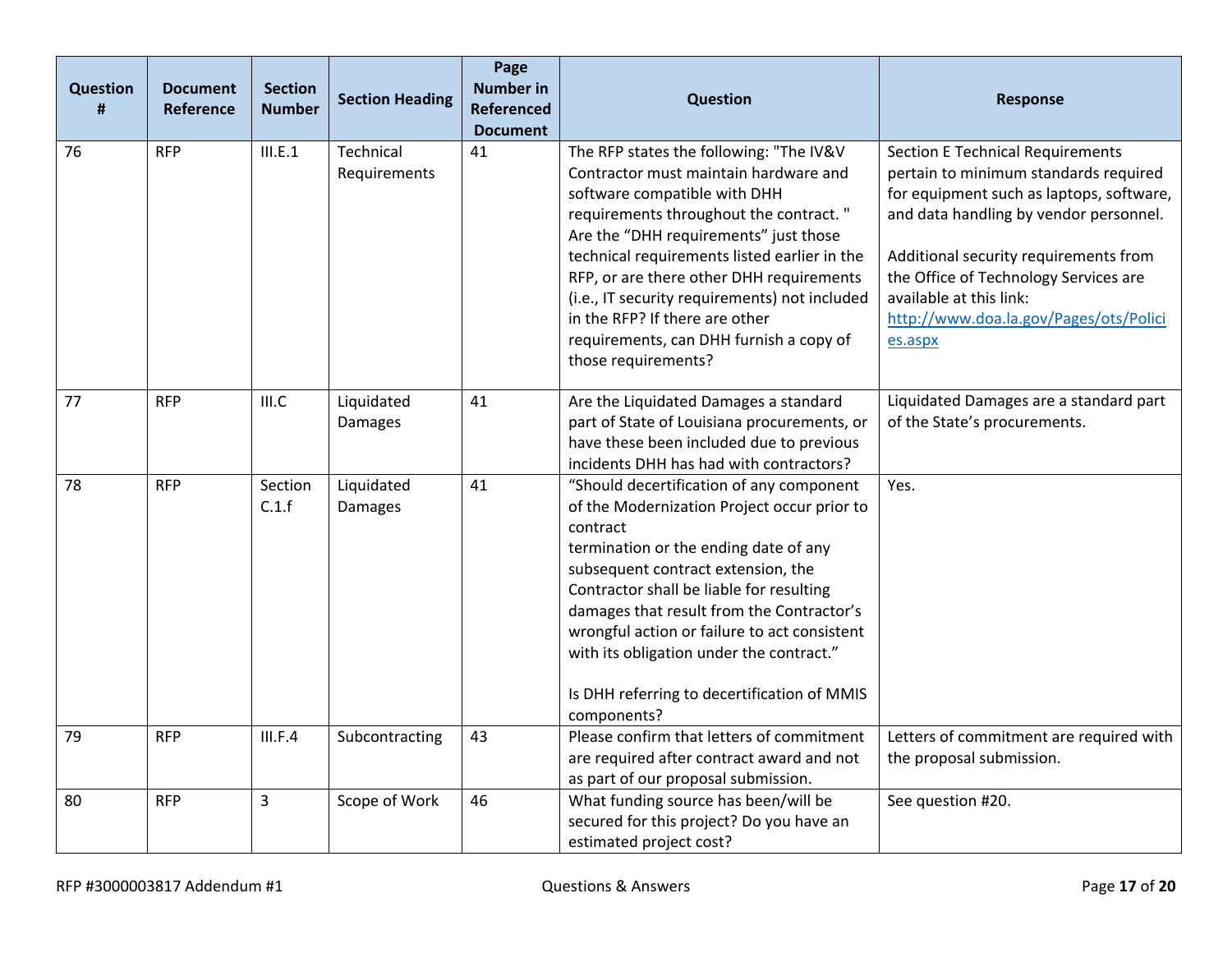| <b>Question</b><br># | <b>Document</b><br><b>Reference</b>        | <b>Section</b><br><b>Number</b> | <b>Section Heading</b>                              | Page<br><b>Number in</b><br><b>Referenced</b><br><b>Document</b> | <b>Question</b>                                                                                                                                                                                                                                                                                                                                  | <b>Response</b>                                                                                                                                                                                                                        |
|----------------------|--------------------------------------------|---------------------------------|-----------------------------------------------------|------------------------------------------------------------------|--------------------------------------------------------------------------------------------------------------------------------------------------------------------------------------------------------------------------------------------------------------------------------------------------------------------------------------------------|----------------------------------------------------------------------------------------------------------------------------------------------------------------------------------------------------------------------------------------|
| 81                   | <b>RFP</b><br>#300000381<br>$\overline{7}$ | Section<br>IV.G. 1.<br>a        | Determination<br>of Responsibility                  | 48                                                               | Can the State clarify how it will determine<br>if the contactor has "adequate financial<br>resources?"                                                                                                                                                                                                                                           | DHH's Fiscal Management reviews the<br>contractor's financial statements and<br>calculates standard financial ratios on<br>their data as well as notes any indicators<br>that may positively or negatively impact<br>their operations. |
| 82                   | <b>RFP</b>                                 | IV.N                            | Proposal Format                                     | 50                                                               | The RFP states "An item-by-item response<br>to the Request for Proposals is requested."<br>Does the State wish RFP text to be included<br>in the proposal, followed by our<br>responses? Further, can the state confirm<br>that it is Section IV.P ("Proposal Content")<br>that requires item-by-item responses, not<br>the entirety of the RFP? | RFP text is not required to be included in<br>the proposal, but may be included at the<br>Proposer's discretion.<br>The item-by-item response is requested<br>for Section IV.P.                                                        |
| 83                   | <b>RFP</b>                                 | IV.P.5.vi                       | Introduction/<br>Administrative<br>Data             | 52                                                               | To help protect the interest of our<br>proposed team members, would DHH<br>consider removing the requirement to<br>provide former state personnel's Social<br>Security number in our written proposal?                                                                                                                                           | Yes. We will use the personnel number<br>instead. See Addendum #2.                                                                                                                                                                     |
| 84                   | <b>RFP</b>                                 | Section<br>6                    | Work<br>Plan/Project<br>Execution                   | 52                                                               | What is the expected contract start date<br>for DDI of EA and E&E?                                                                                                                                                                                                                                                                               | E&E start date is December 1, 2015.<br>EA start date is targeted for February 1,<br>2016.                                                                                                                                              |
| 85                   | <b>RFP</b>                                 | Section<br>7                    | Relevant<br>Corporate<br>Experience                 | $53 - 54$                                                        | Will DHH please confirm that the<br>mandatory qualification to be a successful<br>Prime IV&V contract also includes serving<br>as the prime contractor for IV&V services<br>of DDI for a component of the MMIS<br>and/or DDI for transition from an ICD-9 to<br>an ICD-10 of an MMIS system?                                                     | If MMIS is used to satisfy the Mandatory<br>Qualifications for Proposer, the IV&V<br>services performed must have been for a<br>complete MMIS as opposed to an<br>individual module.                                                   |
| 86                   | <b>RFP</b>                                 | IV.P.11.<br>b                   | 11. Cost and<br><b>Pricing Analysis</b><br>(item b) | 55                                                               | Should vendors repeat Attachment V, Cost<br>Worksheet, for each year of the contract to<br>satisfy this requirement?                                                                                                                                                                                                                             | No. Proposers shall complete the cost<br>worksheet with the total contract cost.                                                                                                                                                       |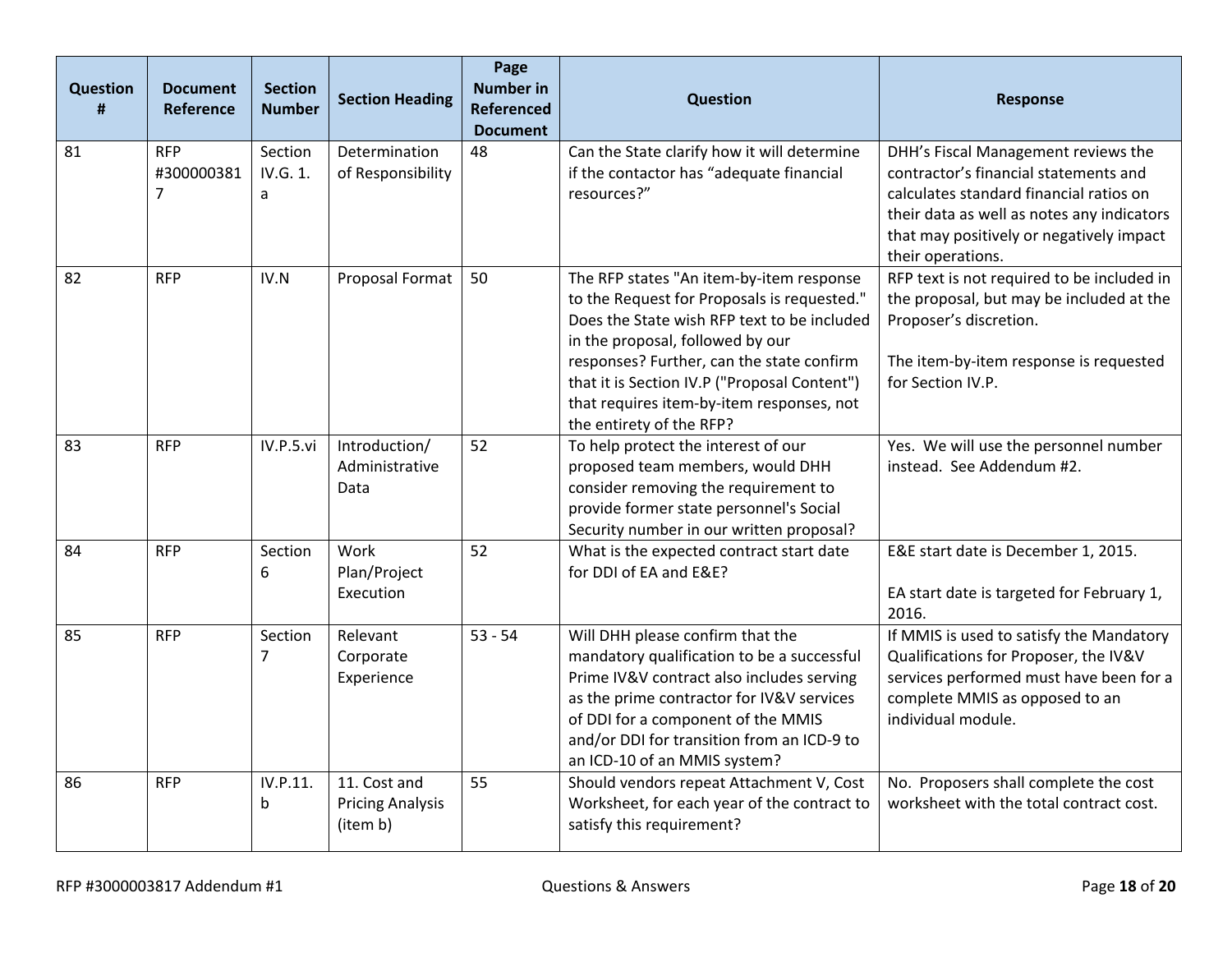| <b>Question</b><br>Ħ | <b>Document</b><br>Reference       | <b>Section</b><br><b>Number</b> | <b>Section Heading</b>                                                   | Page<br><b>Number in</b><br><b>Referenced</b><br><b>Document</b> | <b>Question</b>                                                                                                                                                                                                                                                                                                                                                                                                                                                                                                    | <b>Response</b>                                                                                                                                                                                                                                                                                                                                                                           |
|----------------------|------------------------------------|---------------------------------|--------------------------------------------------------------------------|------------------------------------------------------------------|--------------------------------------------------------------------------------------------------------------------------------------------------------------------------------------------------------------------------------------------------------------------------------------------------------------------------------------------------------------------------------------------------------------------------------------------------------------------------------------------------------------------|-------------------------------------------------------------------------------------------------------------------------------------------------------------------------------------------------------------------------------------------------------------------------------------------------------------------------------------------------------------------------------------------|
| 87                   | <b>RFP</b>                         | VI.A.1                          | Successful<br>Contractor<br>Requirements /<br>Confidentiality<br>of Data | 58                                                               | The RFP refers to "DHH's procedural<br>requirements for protection of<br>[Confidential] data and information from<br>unauthorized use and disclosure." Can<br>DHH provide a copy of these requirements<br>to bidders?                                                                                                                                                                                                                                                                                              | See question #76 as well as the HIPAA<br><b>Business Associate Addendum</b><br>(Attachment IV to the RFP).                                                                                                                                                                                                                                                                                |
| 88                   | Attachment<br>V: Cost<br>Worksheet | Attachm<br>ent V                | Attachment V                                                             | 72                                                               | In the Instructions it is stated that<br>"Contract Payments will be based on actual<br>project timelines and work completed."<br>We interpret this to mean that payments<br>will be made for each Deliverable within<br>each Component. For Deliverables that<br>require more than 30 days to complete will<br>there be some form of interim payment? If<br>the agreed upon timeline for a<br>Component/Deliverable is three months<br>will payment be one third of the<br>Deliverable Firm Fixed Price per month? | Payment schedule will be negotiated<br>after contract award.                                                                                                                                                                                                                                                                                                                              |
| 89                   |                                    |                                 |                                                                          |                                                                  | Enterprise Architecture - The RFP<br>(#815200-20150506001) was already<br>released for this, correct? Can you advise<br>who got the contract, the award<br>date/amount? Also, can you provide<br>respondent names and proposal amounts?                                                                                                                                                                                                                                                                            | Enterprise Architecture was awarded to<br>Deloitte Consulting LLP on September<br>25, 2015.<br>Evaluated proposers included:<br>• Accenture (\$19,711,564),<br>· Deloitte (\$26,067,171),<br>• Engagepoint (\$27,418,368),<br>• IBM (\$27,876,229),<br>• Infosys (\$33,622,069), and<br>• Wipro (\$30,935,843).<br>Two other proposers were disqualified<br>during administrative review. |